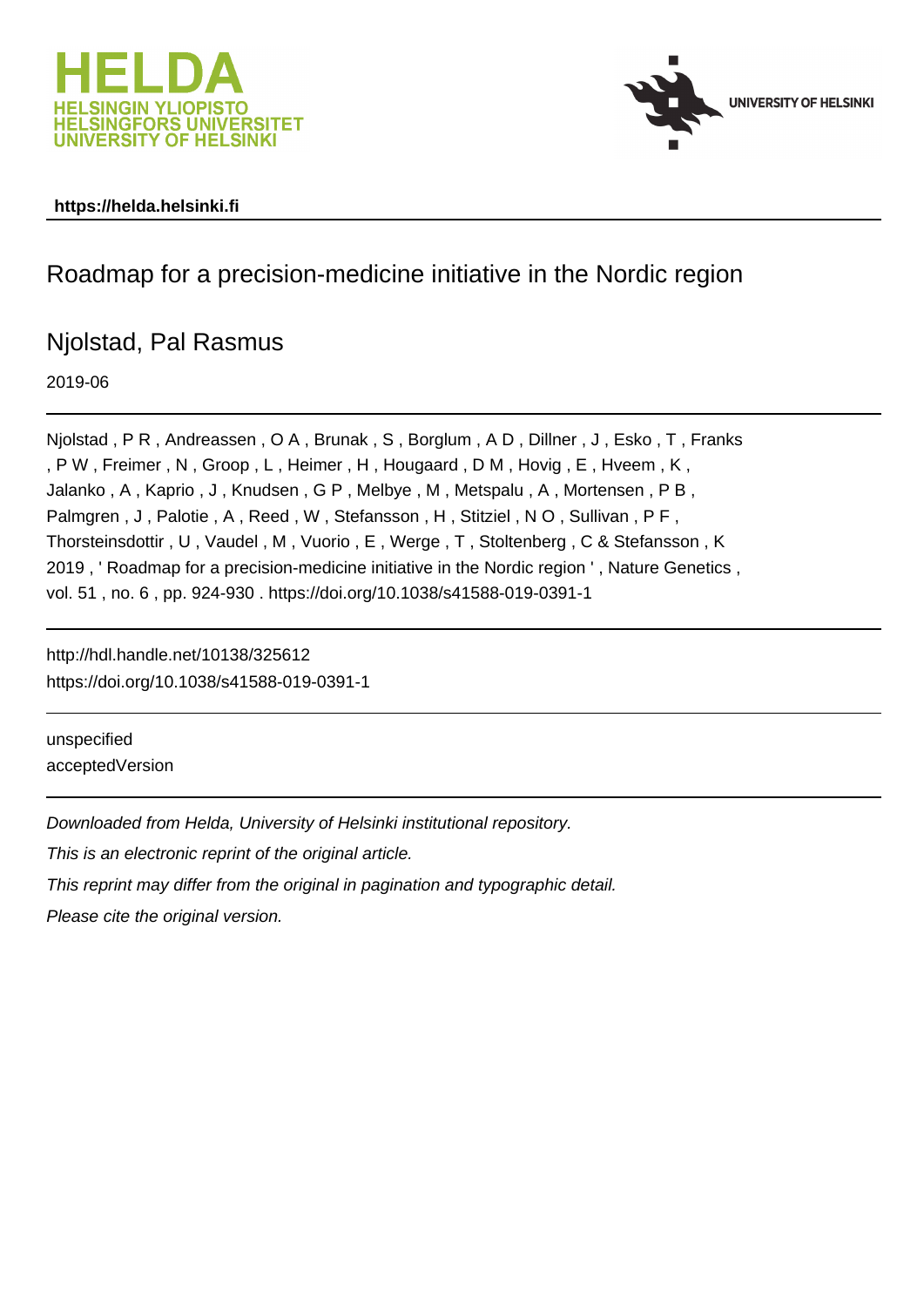# <sup>1</sup>**Roadmap for a Precision Medicine Initiative in the**  <sup>2</sup>**Nordic Region**

3

4 Pål Rasmus Njølstad<sup>1,2,3\*</sup>, Ole Andreas Andreassen<sup>4,5</sup>, Søren Brunak<sup>6</sup>, Anders 5 D. Børglum<sup>7,8,9\*</sup>, Joakim Dillner<sup>10,11</sup>, Tõnu Esko<sup>12,13</sup>, Paul W. Franks<sup>14,15,16,17\*</sup>, 6 Nelson Freimer<sup>18,19</sup>, Leif Groop<sup>14,20</sup>, Hakon Heimer<sup>21</sup>, David M. 7 Hougaard<sup>22,23</sup>, Eivind Hovig<sup>24,25,26</sup>, Kristian Hveem<sup>27,28,29</sup>, Anu Jalanko<sup>30</sup>, 8 Jaakko Kaprio<sup>20</sup>, Gun Peggy Knudsen<sup>31</sup>, Mads Melbye<sup>32,33,34</sup>, Andres 9 Metspalu<sup>35</sup>, Preben Bo Mortensen<sup>36,37</sup>, Juni Palmgren<sup>38,39</sup>, Aarno 10 Palotie<sup>3,20,40,41,42,43\*</sup>, Wenche Reed<sup>44</sup>, Hreinn Stefánsson<sup>45,46</sup>, Nathan O. 11 Stitziel<sup>47,48,49</sup>, Patrick F. Sullivan<sup>50</sup>, Unnur Thorsteinsdóttir<sup>47,48</sup>, Marc 12 Vaudel<sup>1</sup>, Eero Vuorio<sup>51</sup>, Thomas Werge<sup>52,53,22</sup>, Camilla Stoltenberg<sup>30,54\*</sup> & 13 Kári Stefánsson<sup>45,46</sup>

14

15 1Center for Diabetes Research, Department of Clinical Science, University of

16 Bergen, Bergen, Norway.

17 2Department of Pediatrics, Haukeland University Hospital, Bergen, Norway.

18 <sup>3</sup> Medical and Population Genetics Program, Broad Institute of Harvard and

19 MIT, Cambridge, MA ,USA.

20 4NORMENT Centre, Division of Mental Health and Addiction, Oslo

21 University Hospital, Oslo, Norway.

22 <sup>5</sup>Institute of Clinical Medicine, University of Oslo, Oslo, Norway.

23 6Disease Systems Biology, Novo Nordisk Foundation Center for Protein

24 Research, Faculty of Health and Medical Sciences, University of

25 Copenhagen, Copenhagen, Denmark.

26 7Department of Biomedicine, Aarhus University, Aarhus, Denmark.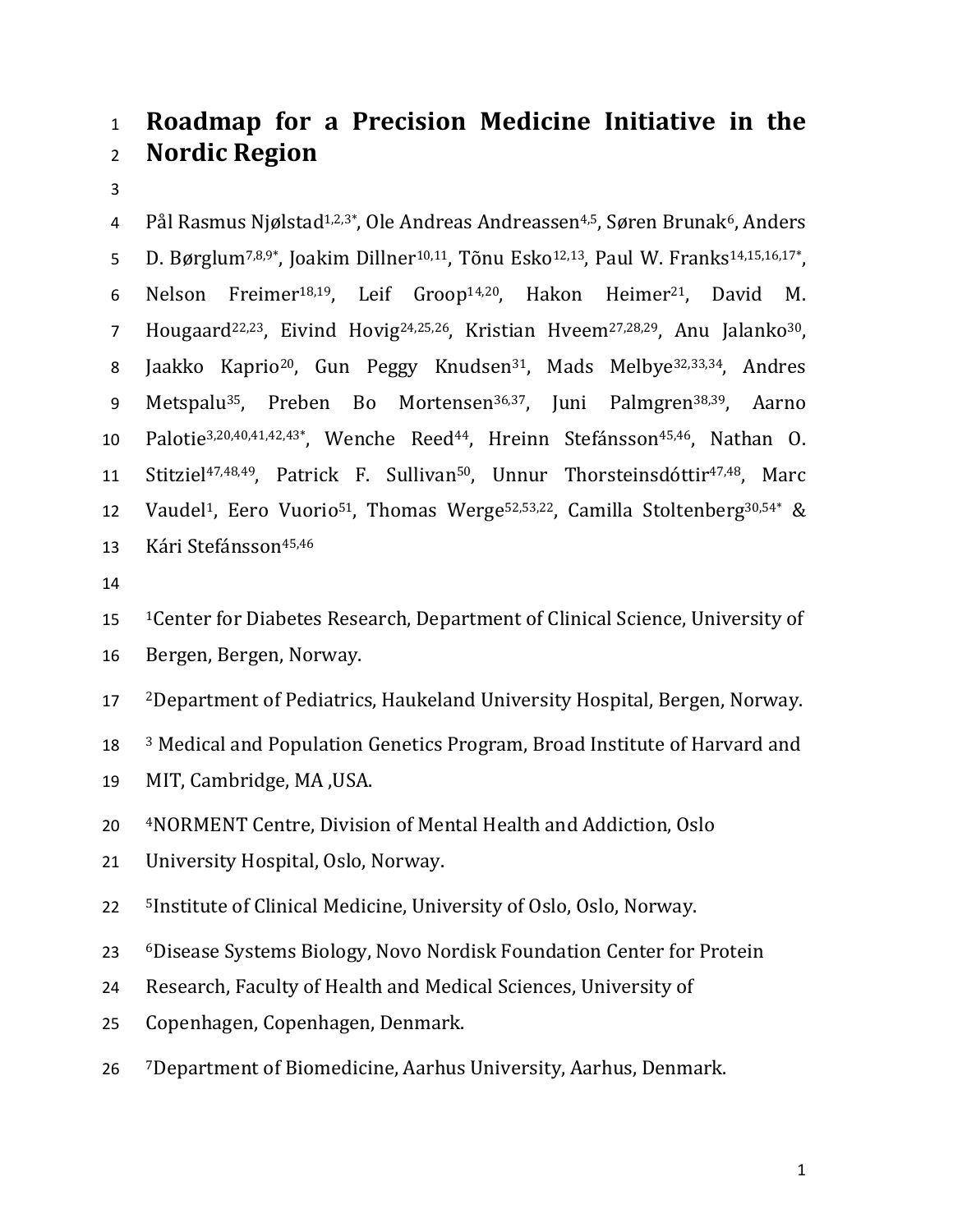- 27 8 8 8 1 SEQ, Centre for Integrative Sequencing, Aarhus University,
- Aarhus, Denmark.
- <sup>9</sup> iPSYCH, Lundbeck Foundation Initiative for Integrative Psychiatric
- Research, Aarhus, Denmark.
- 10Department of Laboratory Medicine, Karolinska Institutet, Stockholm, Sweden.
- 
- 11Karolinska University Laboratory, Karolinska University Hospital,
- Stockholm, Sweden.
- 35 12The Estonian Genome Center, University of Tartu, Tartu, Estonia.
- 14Boston Children's Hospital, Harvard Medical School, Boston, MA, USA.
- 14Genetic and Molecular Epidemiology Unit, Lund University Diabetes
- Centre , Lund University , Malmö, Sweden.
- 15Department of Public Health and Clinical Medicine, Section for Medicine,
- Umeå University, Umeå, Sweden.
- 16Department of Nutrition, Harvard T. H. Chan School of Public Health,
- Boston, MA, USA.
- 17Radcliffe Department of Medicine, University of Oxford, Oxford, UK.
- <sup>18</sup> Semel Institute for Neuroscience and Human Behavior, Los Angeles, CA,
- USA.
- 19UCLA Center for Neurobehavioral Genetics, Los Angeles, CA, USA.
- 20FIMM Institute for Molecular Medicine Finland, University of Helsinki,
- Helsinki, Finland.
- 49 <sup>21</sup> School of Health and Medical Sciences, University of Copenhagen,
- Copenhagen, Denmark .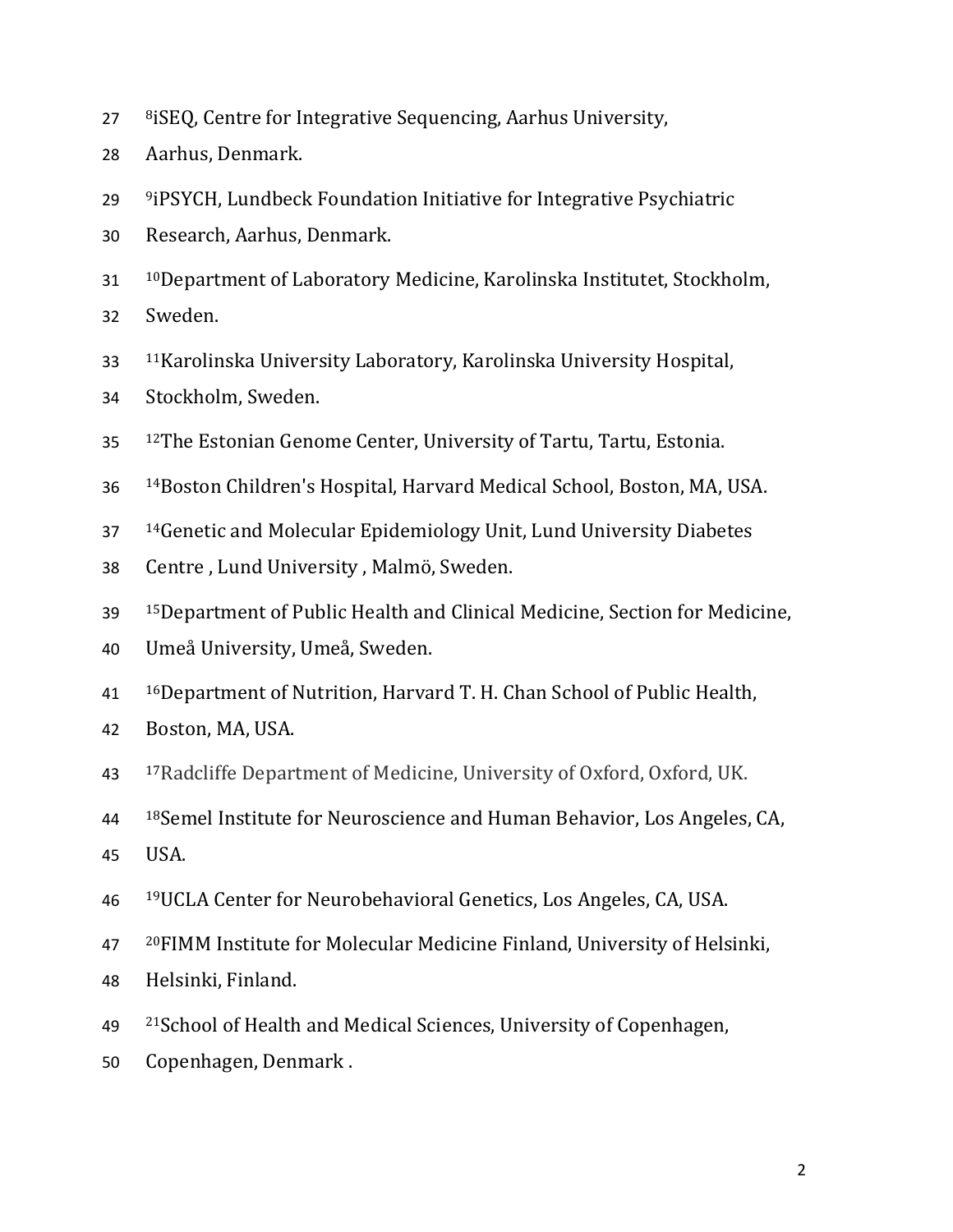- 22Department for Congenital Disorders, Statens Serum Institut,
- Copenhagen, Denmark.
- 53 <sup>23</sup>iPSYCH The Lundbeck Foundation Initiative for Psychiatric Research,
- Copenhagen, Denmark.
- 55 <sup>24</sup>Department of Tumor Biology, Institute for Cancer Research, Oslo
- University Hospital, Oslo, Norway.
- 57 <sup>25</sup>Institute of Cancer Genetics and informatics. Oslo University Hospital, Oslo, Norway.
- 26Department of Informatics, University of Oslo, Oslo, Norway.
- 27K.G. Jebsen Center for Genetic Epidemiology, Department of Public
- Health, Norwegian University of Science and Technology, Trondheim,
- Norway.
- 28HUNT Research Center, Department of Public Health, Norwegian
- University of Science and Technology, Levanger, Norway.
- 29Department of Medicine, Levanger Hospital, Levanger, Norway.
- 30Genomics and Biomarkers Unit, National Institute for Health and Welfare,
- Helsinki, Finland.
- 31Norwegian Institute of Public Health, Oslo, Norway.
- 32Department of Epidemiology Research, Statens Serum Institut,
- Copenhagen, Denmark.
- 33Department of Medicine, Stanford University School of Medicine,
- Stanford, CA, USA.
- 34Department of Clinical Medicine, University of Copenhagen, Copenhagen,
- Denmark.
- 35The Estonian Genome Center, University of Tartu, Tartu, Estonia.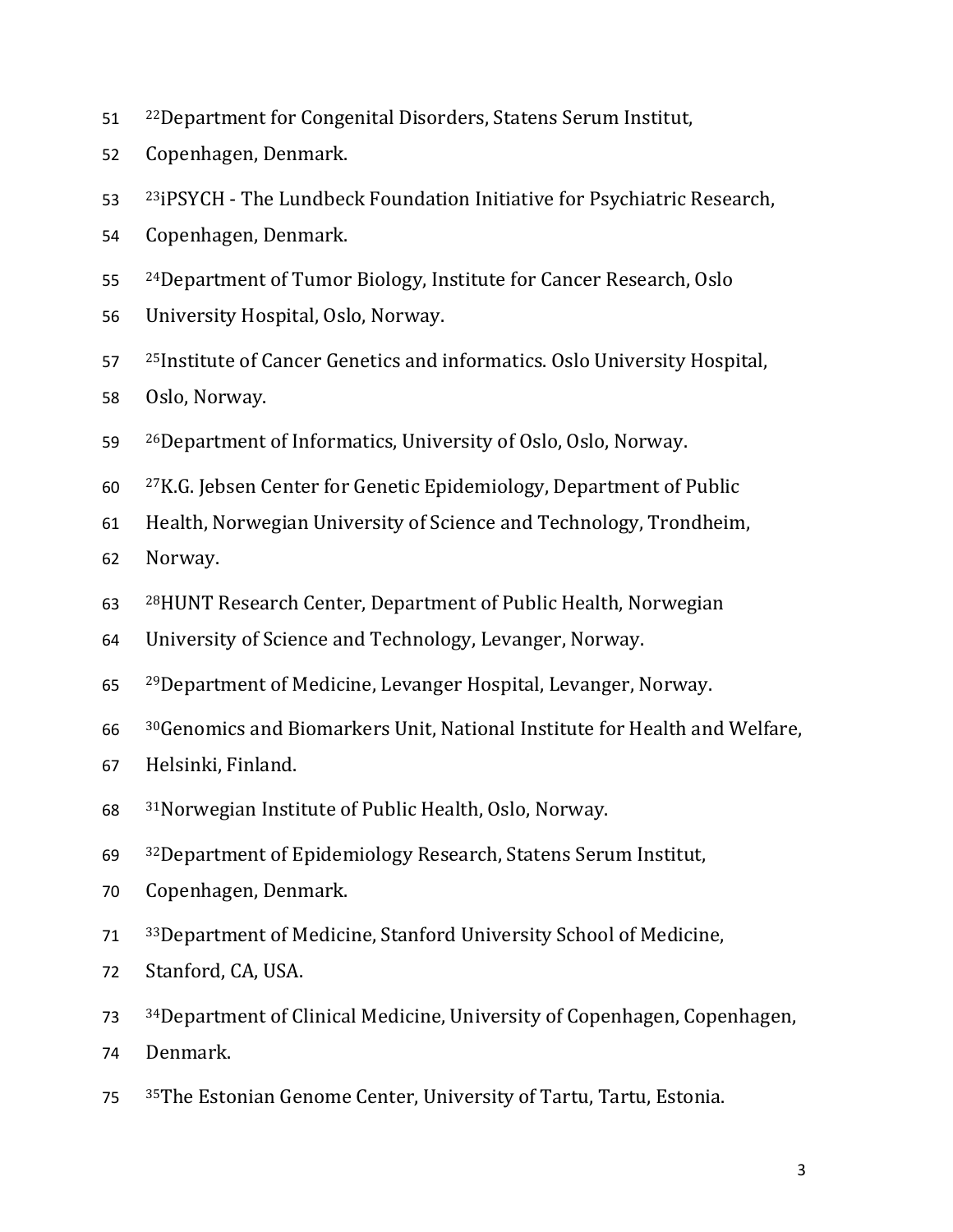| 76 | <sup>36</sup> National Centre for Register-Based Research, Department of Economics     |
|----|----------------------------------------------------------------------------------------|
| 77 | and Business Economics, Aarhus University, Aarhus, Denmark.                            |
| 78 | <sup>37</sup> iPSYCH - The Lundbeck Foundation Initiative for Psychiatric Research,    |
| 79 | Aarhus, Denmark.                                                                       |
| 80 | <sup>38</sup> Department of Medical Epidemiology and Biostatistics, Karolinska         |
| 81 | Institutet, Stockholm, Sweden.                                                         |
| 82 | <sup>39</sup> Swedish e-Science Research Center, SeRC, Stockholm, Sweden.              |
| 83 | 40Psychiatric and Neurodevelopmental Genetics Unit, Massachusetts                      |
| 84 | General Hospital and Harvard Medical School, Boston, MA, USA.                          |
| 85 | <sup>41</sup> Stanley Center for Psychiatric Research, Broad Institute of MIT and      |
| 86 | Harvard, Cambridge, MA, USA.                                                           |
| 87 | <sup>42</sup> Analytic and Translational Genetics Unit, Massachusetts General Hospital |
| 88 | and Harvard Medical School, Boston, MA, USA.                                           |
| 89 | <sup>43</sup> Department of Neurology, Massachusetts General Hospital, Boston, MA,     |
| 90 | USA.                                                                                   |
| 91 | <sup>44</sup> Department of Research, Innovation and Education, Oslo University        |
| 92 | Hospital, Oslo, Norway.                                                                |
| 93 | <sup>45</sup> deCODE genetics, Reykjavik, Iceland.                                     |
| 94 | <sup>46</sup> University of Reykjavik, Iceland.                                        |
| 95 | <sup>47</sup> Cardiovascular Division, Department of Medicine, Washington University,  |
| 96 | Saint Louis, MO, USA.                                                                  |

- 97 48Department of Genetics, Washington University, Saint Louis, MO, USA.
- 98 49McDonnell Genome Institute, Washington University, Saint Louis, MO,
- 99 USA.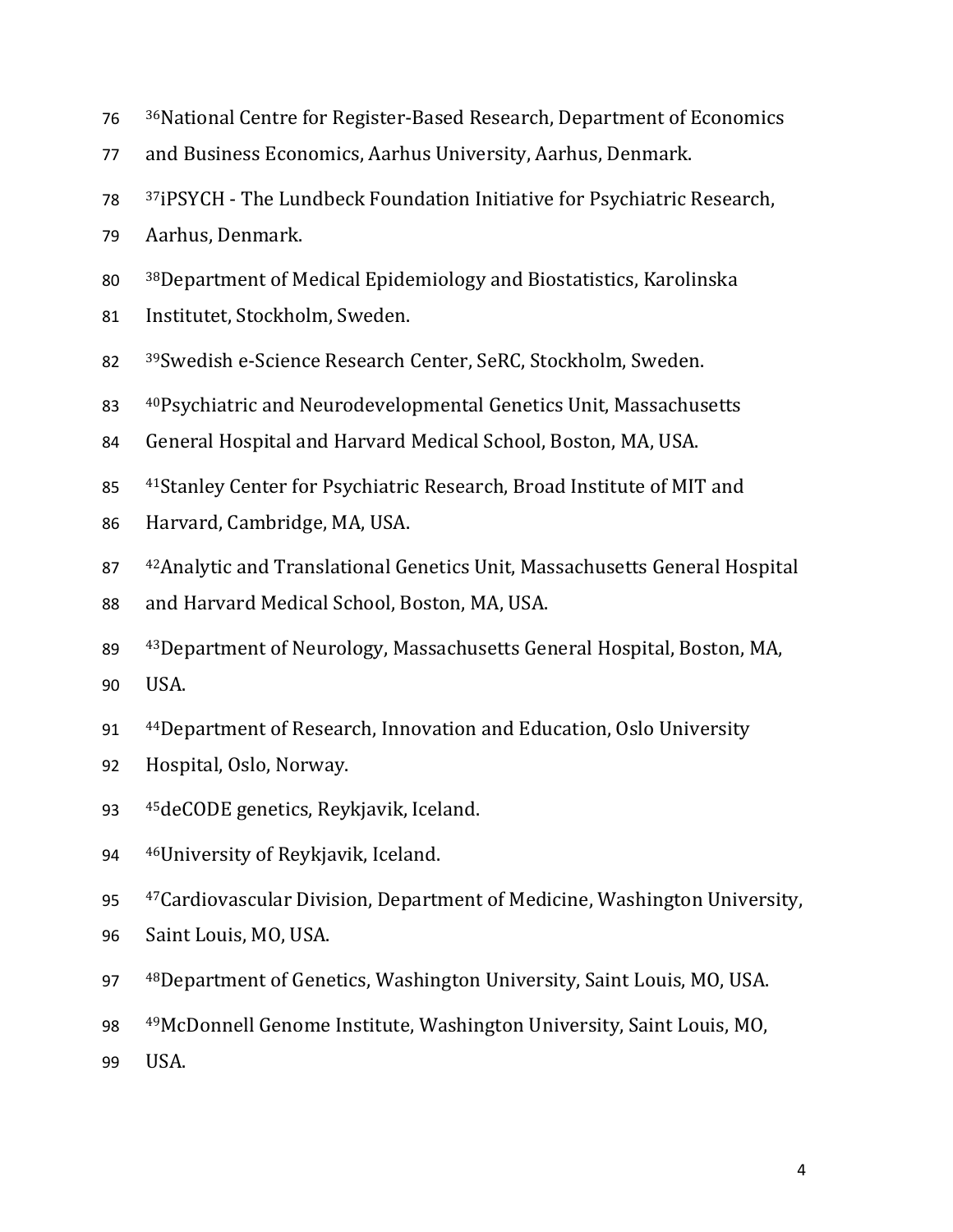- 50Department of Medical Epidemiology and Biostatistics, Karolinska
- Institutet, Stockholm, Sweden.
- 51Department of Medical Biochemistry and Genetics, University of Turku,
- Turku, Finland.
- 104 <sup>52</sup> Institute of Biological Psychiatry, Mental Health Center Sct. Hans, Mental
- Health Services Capital Region of Denmark, Copenhagen, Denmark.
- 106 <sup>53</sup> Institute of Clinical Medicine, University of Copenhagen, Copenhagen,
- Denmark.
- 54Department of Global Public Health and Primary Care, University of
- Bergen, Bergen, Norway.
- \*Members of the writing group
- 
- Address correspondence to: Professor Pål Rasmus Njølstad, M.D., Ph.D.,
- Center for Diabetes Research, Hospital for Children and Adolescents,
- Haukeland University Hospital, Haukelandsbakken 15, NO-5021 Bergen,
- 115 Norway (pal.njolstad@uib.no).
- 
- 
- Abstract, 142 words; Text, 3,044 words; Figures, 1; Boxes, 3;
- Supplementary Material, 1
-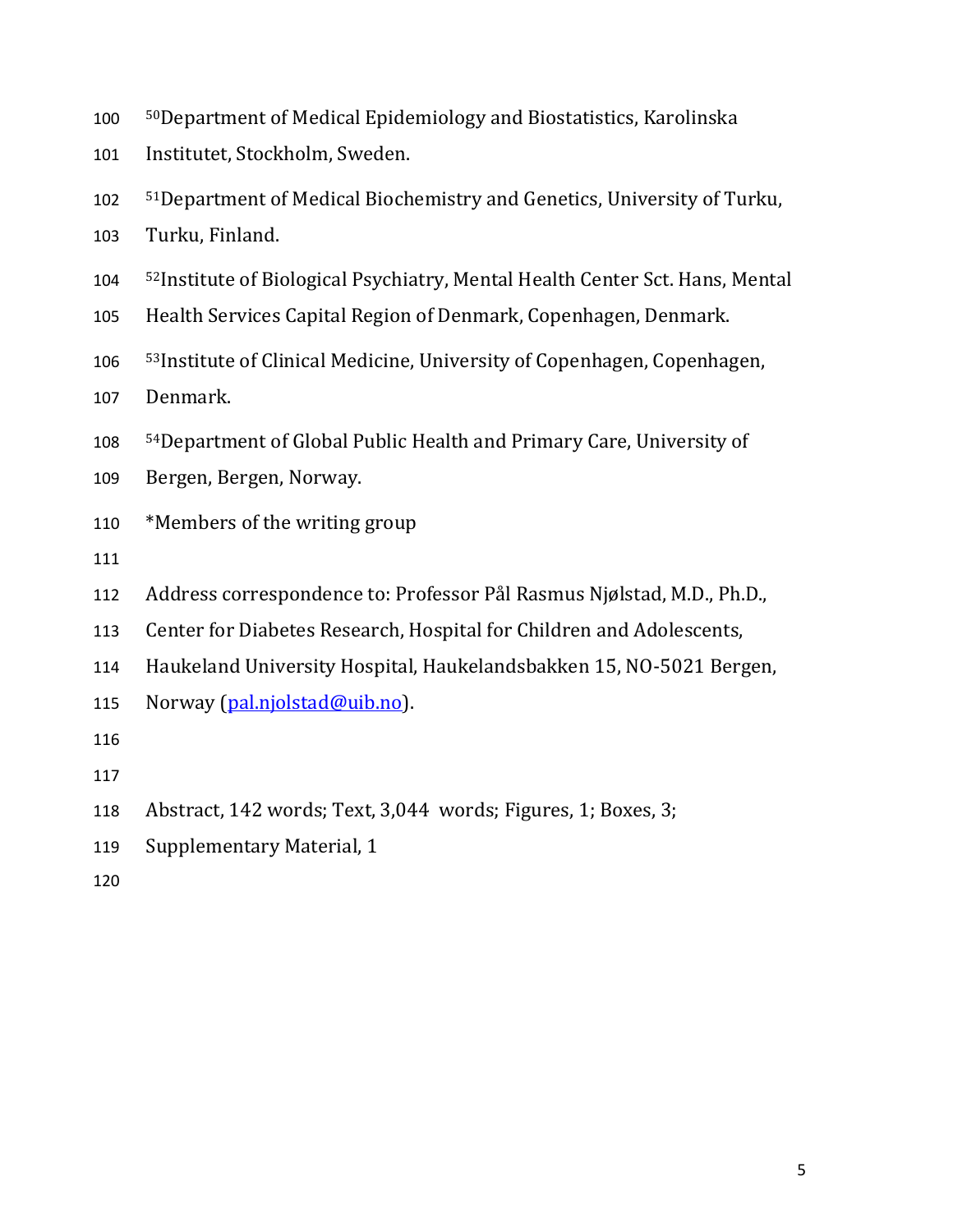#### Abstract

The Nordic region, comprised here primarily of Denmark, Estonia, Finland, Iceland, Norway, and Sweden, has many of the characteristics necessary to be at the forefront of genome-based precision medicine. These include egalitarian and universal health-care, expertly-curated patient and population registries, biobanks, large population-based prospective cohorts linked to registries and biobanks, and a widely embraced sense of social responsibility that motivates public engagement in biomedical research. However, this can only be achieved through coordinated action involving all actors of the healthcare sector. Now is an opportune time to organize scientists in the Nordic region, together with other stakeholders including patient representatives, governments, pharmaceutical companies, academic institutions, and funding agencies, to initiate a Nordic Precision Medicine Initiative. We present a roadmap for how this can be done. The Initiative will facilitate research, clinical trials, and knowledge transfer to meet regional and global health challenges.

### Background

Complex disease is caused by environmental exposures perturbing multiple biochemical pathways. Determining the impact of these exposures on the individual patient, and the extent to which these can be mitigated by therapy, are fundamental objectives of contemporary medicine. One of the major goals is to tailor medicine to the patient, not only by understanding the disease, but also by understanding the specific characteristics of the person. Another important goal is to accurately determine a person's risk of developing disease, and to use this information to optimize the timing,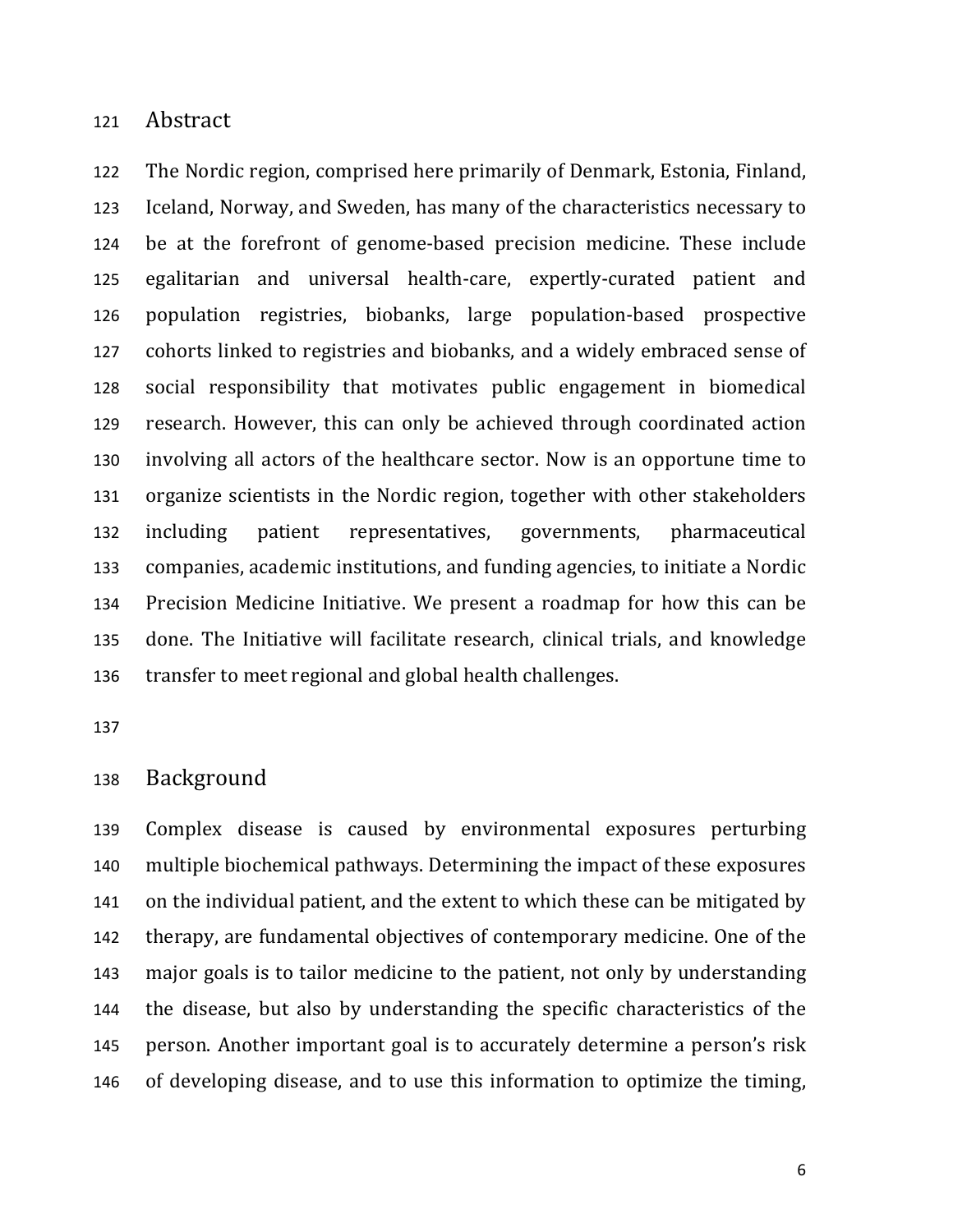delivery and type of preventive action. Collectively, these goals represent 148 *precision* medicine<sup>1</sup>: individual preventive and therapeutic interventions incorporating a detailed understanding of human diversity.

Human diversity is determined by the joint effects of environmental 151 exposures and DNA sequence variation<sup>2</sup>. Genotyping millions of common DNA variants in very large human populations has been made possible by recent major technological advances. These technologies have been used to discover and characterize many thousands of independent association signals between common variants and disease traits. In general, common single nucleotide polymorphisms (SNPs) individually confer relatively little risk, but jointly, account for a substantial proportion of the overall heritability of many complex disorders; for instance, in mental disorders, the proportion of variance attributable to genome-wide SNPs (liability-scale SNP heritability) is between a third and a quarter of the overall 161 heritability<sup>3,4</sup>. Methods have been developed to use a large number of sequence variants to construct what is often termed a *polygenic risk score* 163 for phenotypes<sup>5</sup>. Polygenic risk scores can be useful in assessing both relative and absolute risks of diseases. The frequencies and effects of common variants tend to be similar in most ethnic groups with some exceptions. The most recent breakthroughs in understanding the relationships between human DNA sequence variation and phenotypic diversity have been made possible by the development of technologies for sequencing whole genomes or whole exomes in very large populations; this in turn has identified rare risk variants, and expanded the catalogue of 171 verified polymorphic genomic regions related to disease<sup>6,7</sup>. Many of the recently discovered rare variants cluster in the coding part of genes that 173 confer high risk of various diseases. It is, however, important to remember that the rare variants have arisen recently and tend to be population-, or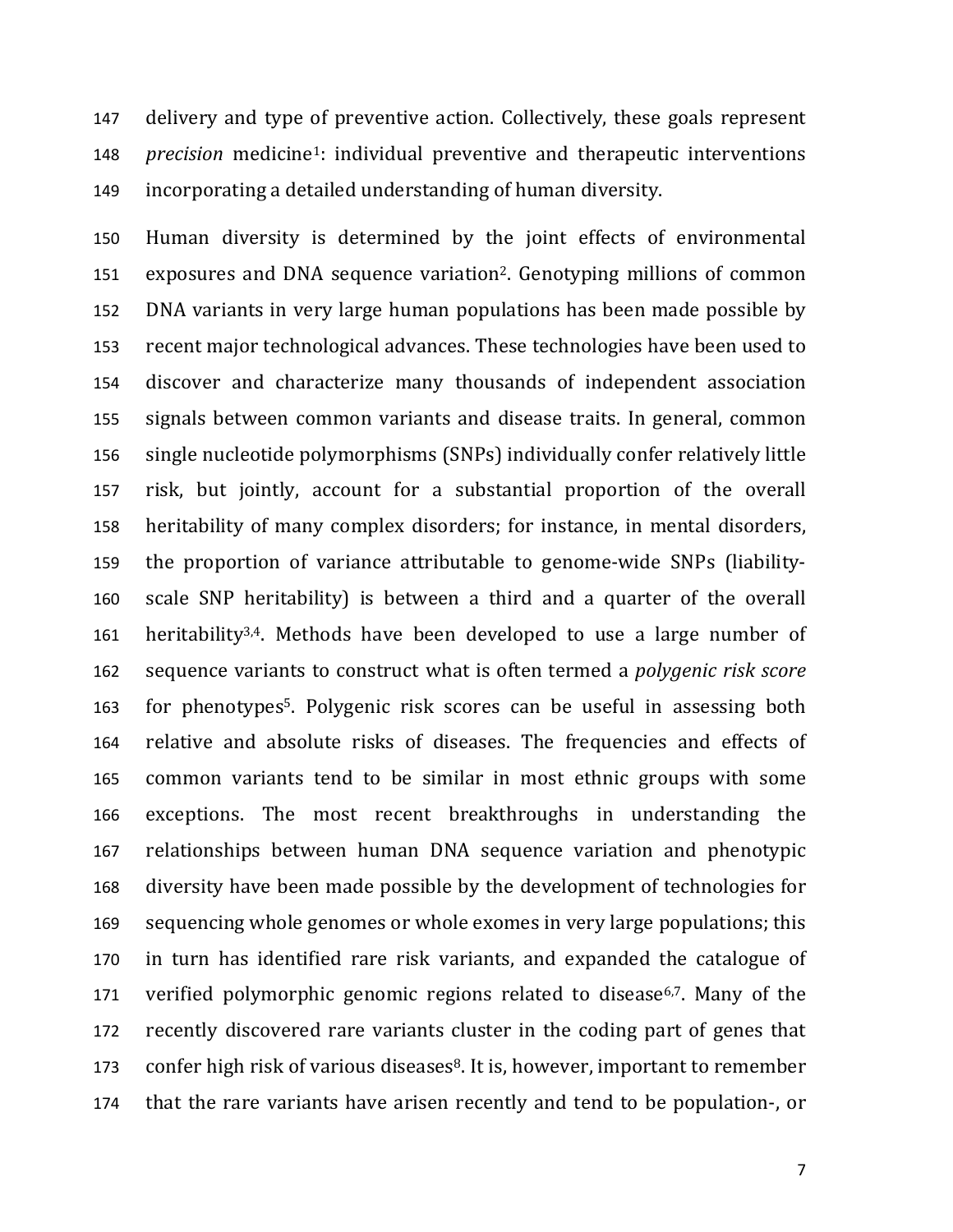even family-, specific. Nevertheless, even *de novo* mutations, affecting the 176 probands but not their parents, have proven relevant for public health<sup>9,10</sup>.

Although these major technical advances in human genetics have been a driving force in the evolution of precision medicine, there are many practical obstacles hindering the implementation of these technologies at scale. We argue that the Nordic countries (**Fig. 1**) offer a priviledged environment to negotiate these obstacles making it likely that, with a well-functioning organizational structure and adequate funding, the Nordic countries will likely play a very significant role in precision medicine over the coming years, at least as it relates to the diseases common within the region. Indeed, given the region's unique resources, we feel obligated to ensure that this possibility is realized.

Although major progress has been made in disease genomics, further characterization will require very large prospective cohorts with harmonized genetic and phenotypic data, yet such datasets are uncommon in most parts of the world. Over recent decades, the Nordic countries have individually collected very large, carefully phenotyped, prospective cohorts, often for the sake of disease monitoring and surveillance. These cohorts and registries contain data from the majority of Nordic citizens, following many of them throughout parts of the life-course; data are often collected through primary care clinics, hospitals, and post-mortems. This process has resulted in the availability of datasets comprising some 27 million Nordic citizens (**Fig. 1**), many of whom have undergone repeated sampling over many decades. Notably, a considerable amount of today's knowledge on the epidemiology of human disease is based on research from Nordic cohorts and registries (**Supplementary Table 1**).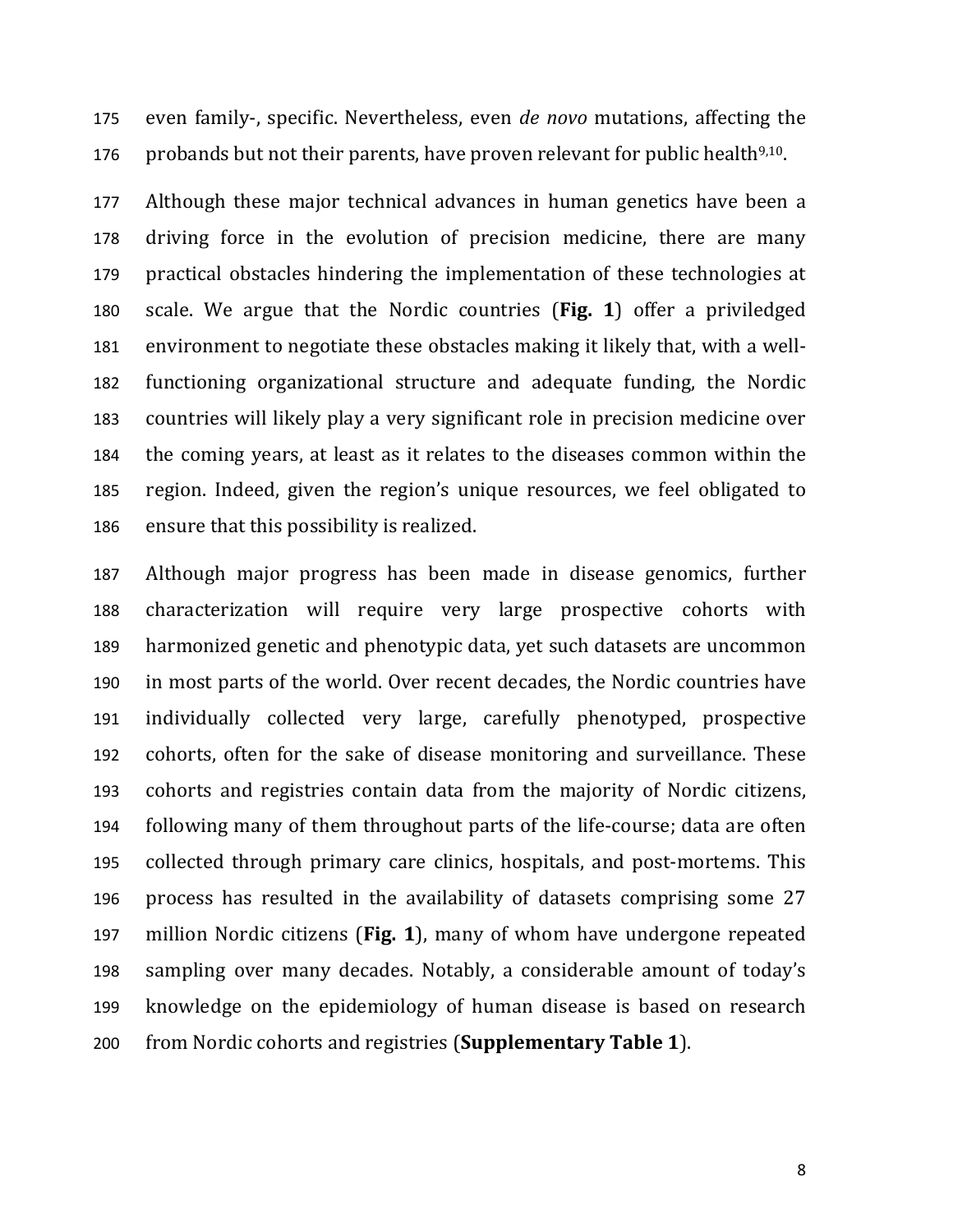The Nordic countries include Denmark, Finland, Iceland, Norway, and Sweden, with their associated territories (Greenland, the Faroe Islands, and the Åland Islands). The 27 million people of the Nordic countries are ancestrally mainly Scandinavian or Finnish, with Greenlandic Inuit (around 56,000) and the Sami (50-80,000) as indigenous peoples. Estonians share language and historical roots with the Finns and identify very closely with Nordic culture. Furthermore, with its well-established national biobank, Estonia has been an active partner in the Nordic Biobank Network. Despite the fact that the region for centuries has had immigration from neighboring, continental countries, and more recently from elsewhere, immigrants still comprise only a minor proportion of the Nordic population. In 2012 for instance, 10.9%, 7.9%, and 14.9% of the Norwegian, Danish, and Swedish populations were immigrants, respectively (Statistics Norway). The Nordic countries have much in common in their way of life, history, social structures, and languages. These countries do not form a truly united political entity, but co-operate closely on many levels, including within the Nordic Council.

## Access to unique data needed to apply precision medicine

One of the assets needed for the implementation of precision medicine is collections of data on individual phenotypes and genotypes that allow detailed studies of the causal effects of genetic variants in disease. Such datasets can be used for the crucial replication of published genetic associations with disease and other relevant phenotypes, as well as for determining population-specific frequencies and the extent to which specific variants impact disease (effect size or predictive accuracy). These datasets are, however, of greatest value for i) discovering genomic variants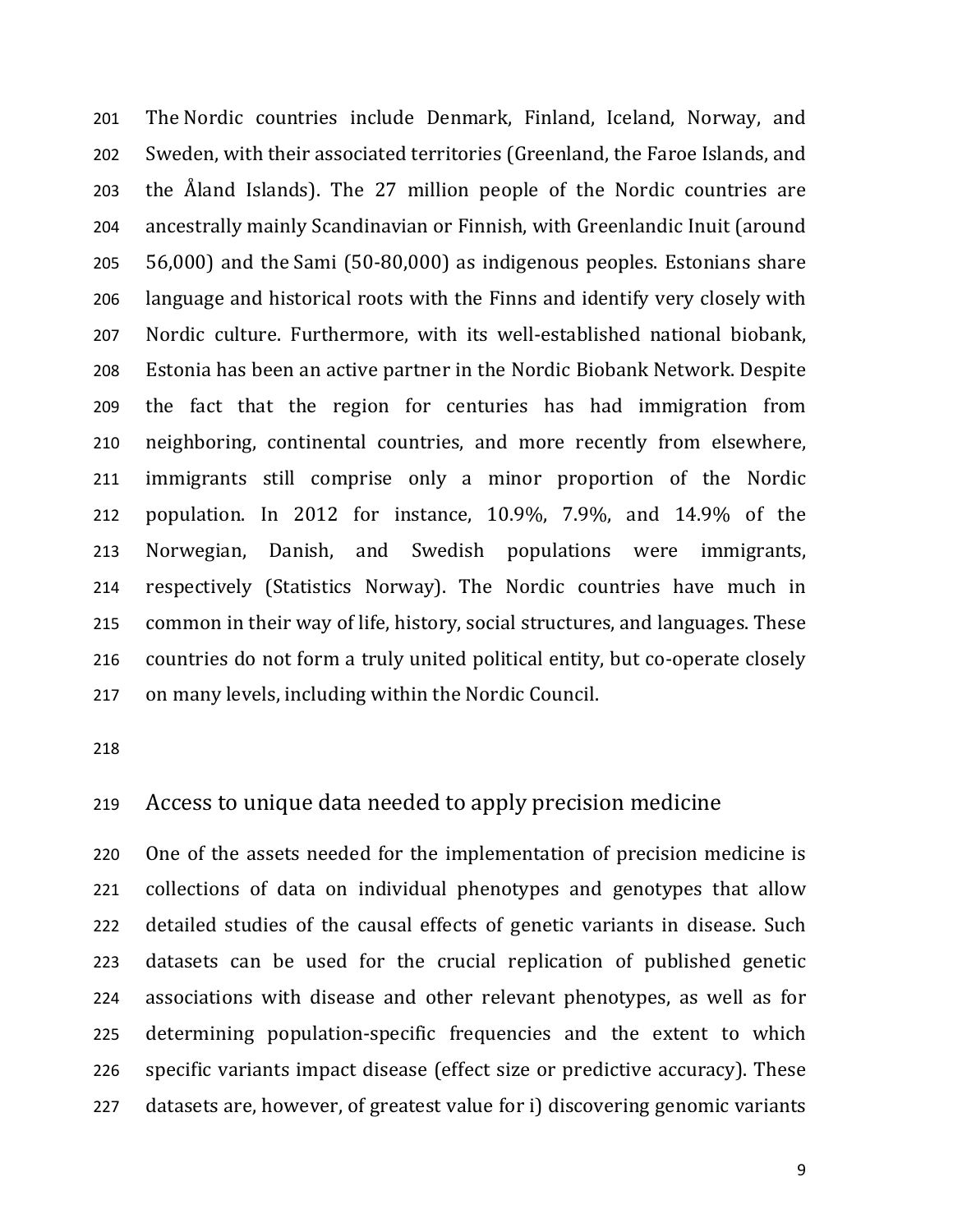that pinpoint druggable pathways, ii) aiding in the reclassification of disease diagnoses (to generate new taxonomies that can be treated more effectively), and iii) facilitating the stratification of populations based on risk factor susceptibility or therapuetic response (to optimize prevention or treatment), each of which are core features of precision medicine.

Although today there is no truly pan-Nordic database on phenotypes and genotypes, the required components exist. These include: (a) a long history of integrated healthcare, patient registries and biobanks, with existing assets of biological samples, patient records, and longitudinal follow-up; (b) population characteristics such as founder effects and stable, traditional societies with homogeneous environmental exposures; (c) strong public trust based on a history of social welfare and commitment to research for the public good; and (d) access to technology and expertise for generating, managing, storing and interpreting genomic and clinical data (**Supplementary Table 2**). What remains is to bring together the wealth of data and biomaterials under a common framework, and to make this accessible to the research community through federated data-access models.

No other countries currently have access to population-based registries of comparable size and with similar quality and detail of clinical information as those of the Nordic nations (**Box 1**). The unique features of this Nordic resource include complete nationwide social and health registers from about 1950 onwards, the world´s largest health studies with detailed phenotypes, biological samples, follow-up of 30-50 years, hospital diagnoses as well as prescription and treatment registries, including all inpatients and outpatients for all hospitals during the past decades, and newborn screening programs of live births with samples stored since the early 1980s. There are population-based biorepositories and data from at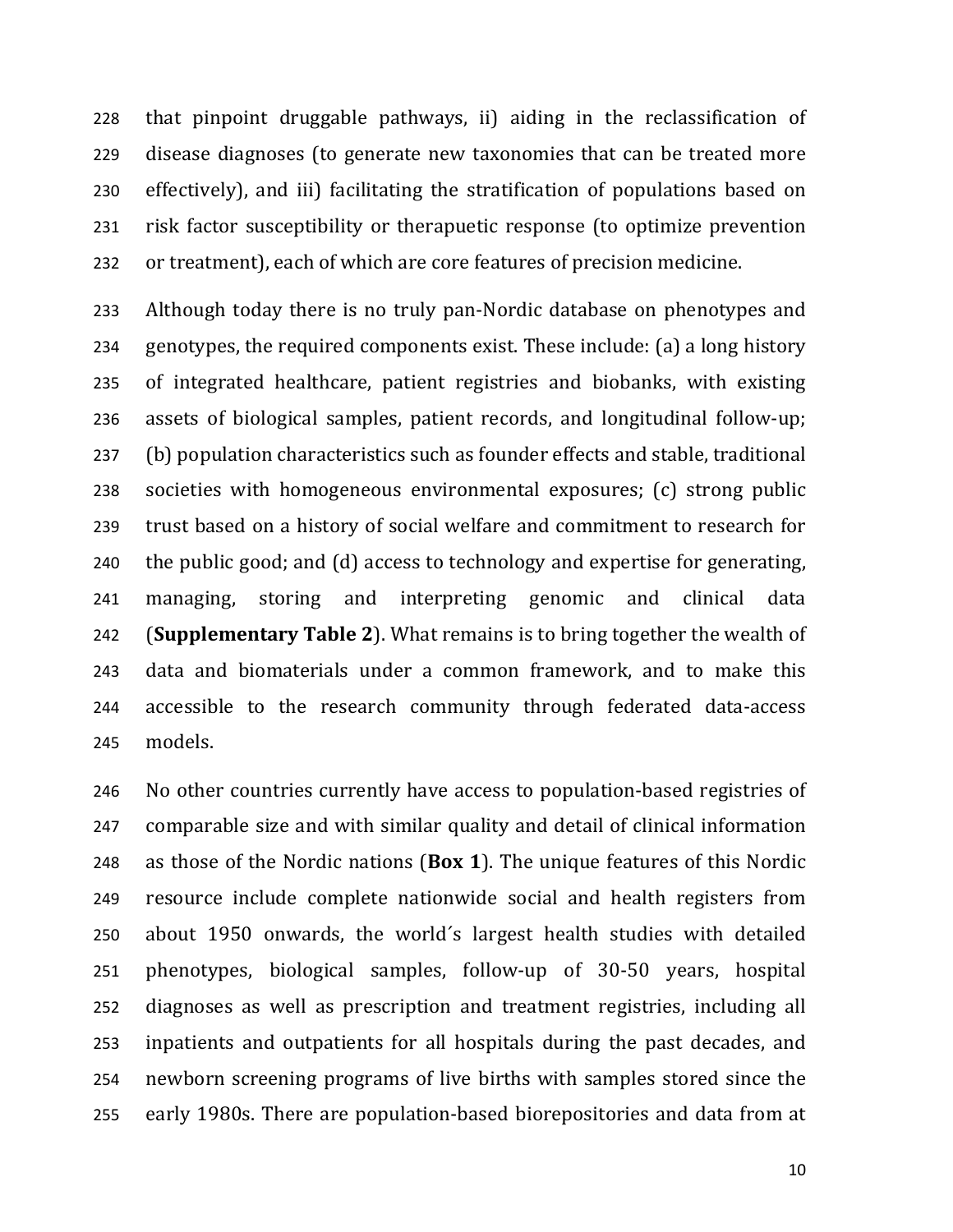least 8-10 million individuals available for research in the Nordic countries today.

Regarding the secure storage and use of data and the challenge of utilizing data while protecting the data donor's privacy, the Nordic region has advantages due to its traditions of equality and a strong public sector. The citizens generally commit to studies with broad consent. In all Nordic countries, there is an overall positive attitude toward health research, 263 including genetic studies<sup>11</sup>. There is a healthy balance between privacy regulations and willingness to share data for research. New European Union regulations may, however, create new challenges (**Box 2**). As the European General Data Protection Regulation (GDPR) came into effect in May 2018, its full consequences remain unknown. There are, however, clear ways in which GDPR expectations can be fulfilled. Implied consent is sufficient for data that are not sensitive, while analysis of sensitive data requires opt-in consents specific for each research question addressed with the data.

deCODE genetics in Iceland and through its collaboration elsewhere in the Nordic region has been at the forefront of human genomic research for two decades (**Supplementary Table 1)**. This engagement corresponds with the generation of extensive genotype data from SNP arrays for some 650,000 Nordic participants. Whole exome or genome sequence data from over 95,000 Nordic participants have also been generated. deCODE genetics has genotyped half of the Icelandic nation and performed whole genome sequencing on ten percent of it<sup>12</sup>. In addition to work done in the Nordic countries<sup>13</sup>, recent significant contributions to human genetics coming from the USA have been made through the use of clinical material, registers, cohorts, and biobanks in the Nordic countries (**Supplementary Table 1**)<sup>14,15</sup>. A pilot project on colorectal cancer supported by the Nordic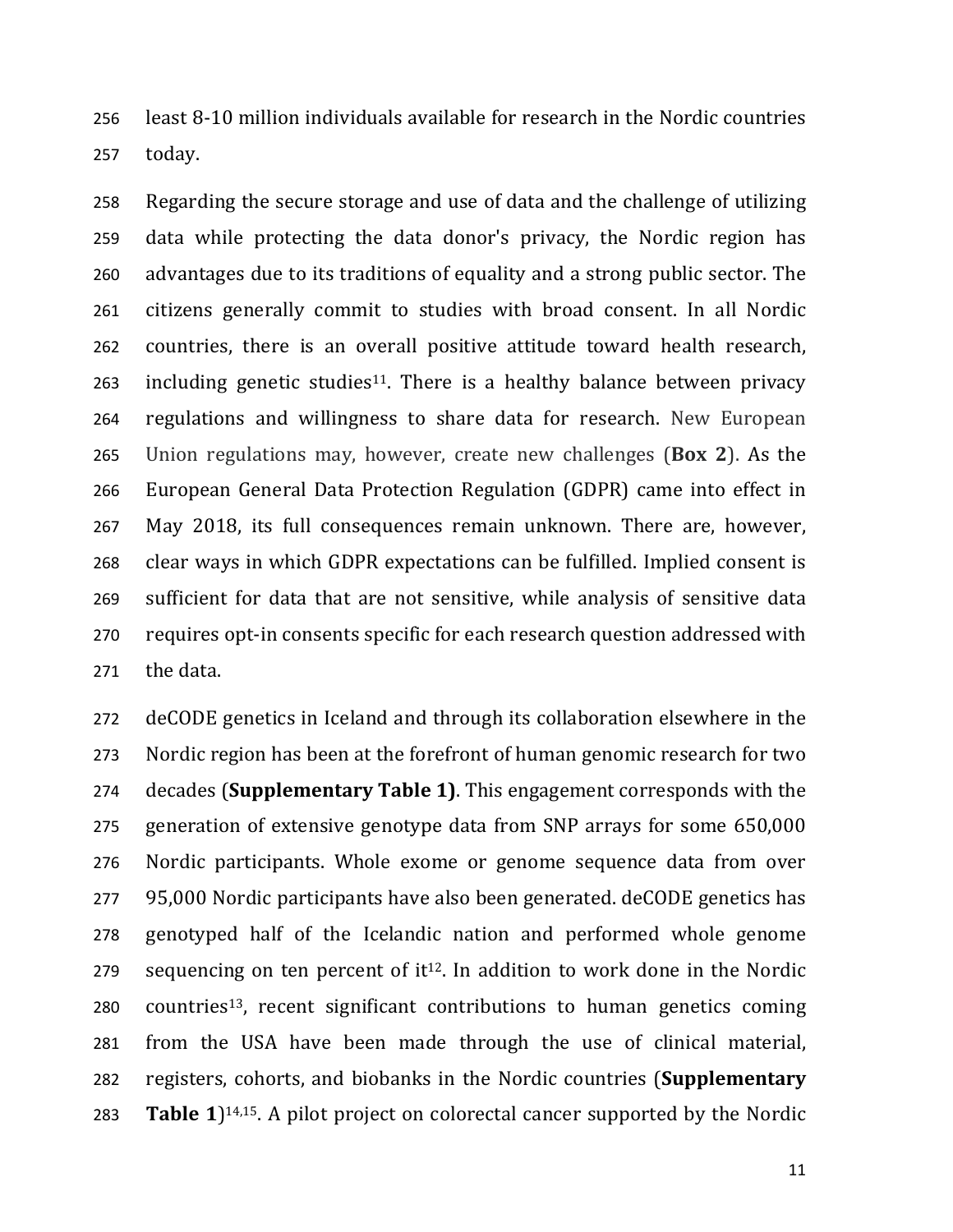Council of Ministers has connected biobanks and registries in all Nordic countries, including transfer of personal data between Nordic countries as well as joint genotyping and whole genome sequencing of biospecimens from several Nordic countries, demonstrating that the infrastructure and regulations allow considering the Nordic countries as a single scientific region (NordForsk).

The Nordic countries have also been at the forefront of epidemiological studies linking environmental exposures to disease outcomes. These studies have identified the diversity in exposure to important external determinants of disease. Until now, these have been largely independent of genetic information, and genetic association studies have mostly been conducted independently of known environmental risk factors, despite many large-scale epidemiological studies in the Nordic countries during the past 50 years. Whilst the origins of precision medicine have come from population genetics research, the successful implementation of precision medicine to tackle common complex disease will almost certainly require consideration of the joint effects of genes and environment, as lifestyle has a major influence on most common diseases. Recently, DNA has been extracted, genotyped or sequenced in many of these outstanding Nordic cohorts, enabling adequately powered pioneer studies uncovering the interplay of the environment and genetics.

A special feature of the Nordic countries is the existence of multiple genetic isolates, some of which are contained within the large registers and biobanks. This unique resource has facilitated the discovery of variants that are private to specific population isolates or families. An example is detection of a rare loss-of-function (LoF) variant in the *SLC30A8* gene that 310 is protective for type 2 diabetes and enriched in the Botnia region<sup>14</sup>. To explore the underlying mechanisms, we were able to go back to the families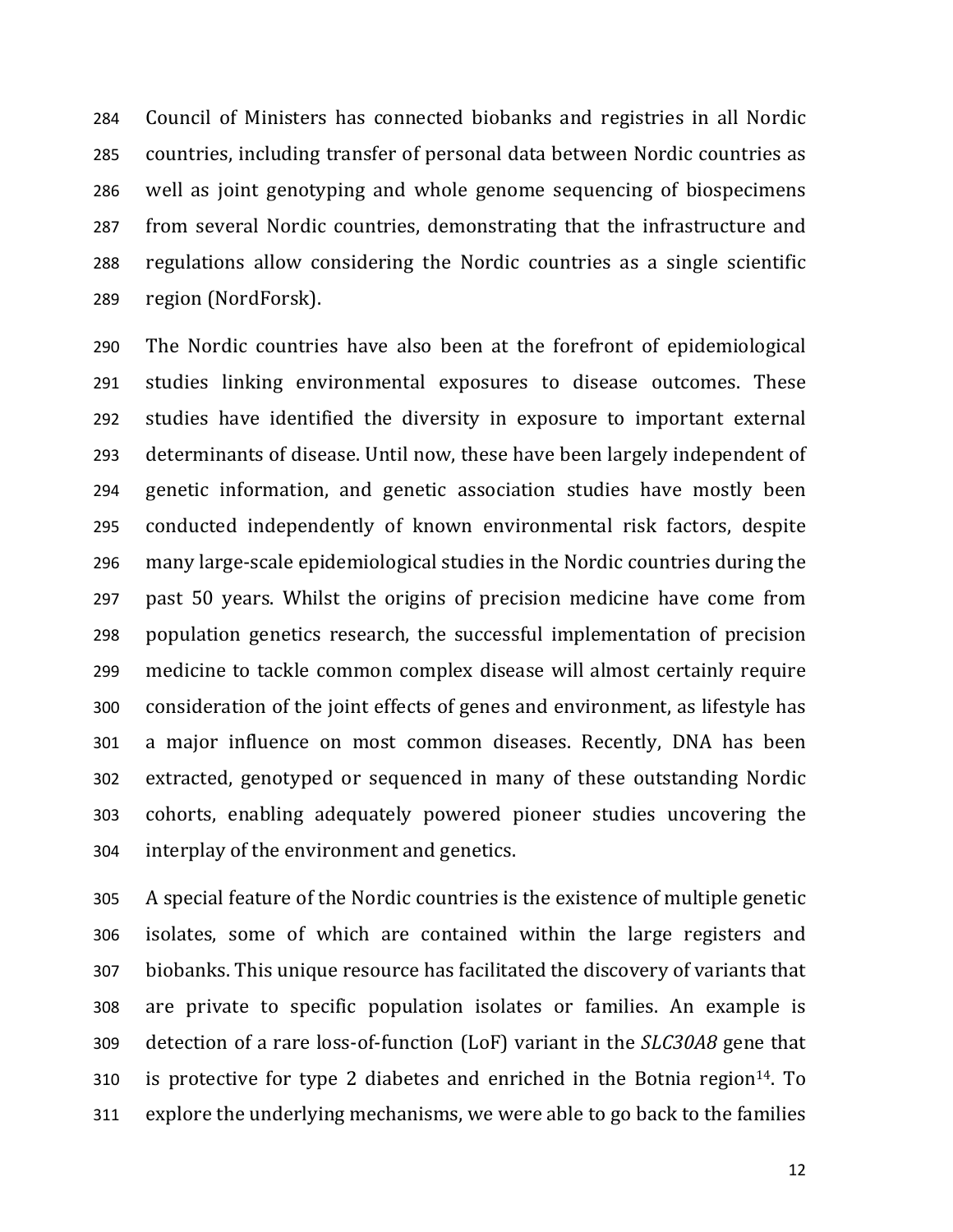carrying the LoF mutation and by sequencing additional family members, increased the number of mutation carriers 3-fold. We then selectively recruited participants by genotype for additional metabolic studies to pinpoint the mechanisms for protection. Although Finland is not technically an isolate, its history – small founder population, evolutionary bottleneck and then rapid expansion – makes it ideal for identifying rare mutations.

Several initiatives that pave the way for a Nordic precision initiative are now underway in individual countries: The Danish government and municipal authorities have recently launched a national project in precision medicine for the use of genetic analysis technologies in the prevention and treatment of many diseases. Novo Nordisk Foundation has recently announced its support this initiative with over 900 mill DKK (approx. 137 mill USD). In Finland, major changes in the legal framework are currently undergoing parliament hearings: National registers, genome, and biobank legislation will be reorganized to improve the secondary use of health data in research and development. The Research Council of Norway, as well as major universities and university hospitals, and the Norwegian Institute of Public Health, are increasingly supporting projects on precision medicine, and the legal framework is becoming more positive towards genetic studies utilizing population registers and biobanks. The Swedish government has commissioned the Swedish Research Council to support national infrastructure for register-based research, including clinical registers. Work is ongoing to create a single national entry point for research using registers, cohorts and biobanks. The NordForsk funding agency is further actively supporting development of mechanisms for secure sharing of person-sensitive data across the Nordic countries through Tryggve, and the Nordic ELIXIR nodes are similarly enabling secure data exchange through participation in national European Phenome-Genome repositories.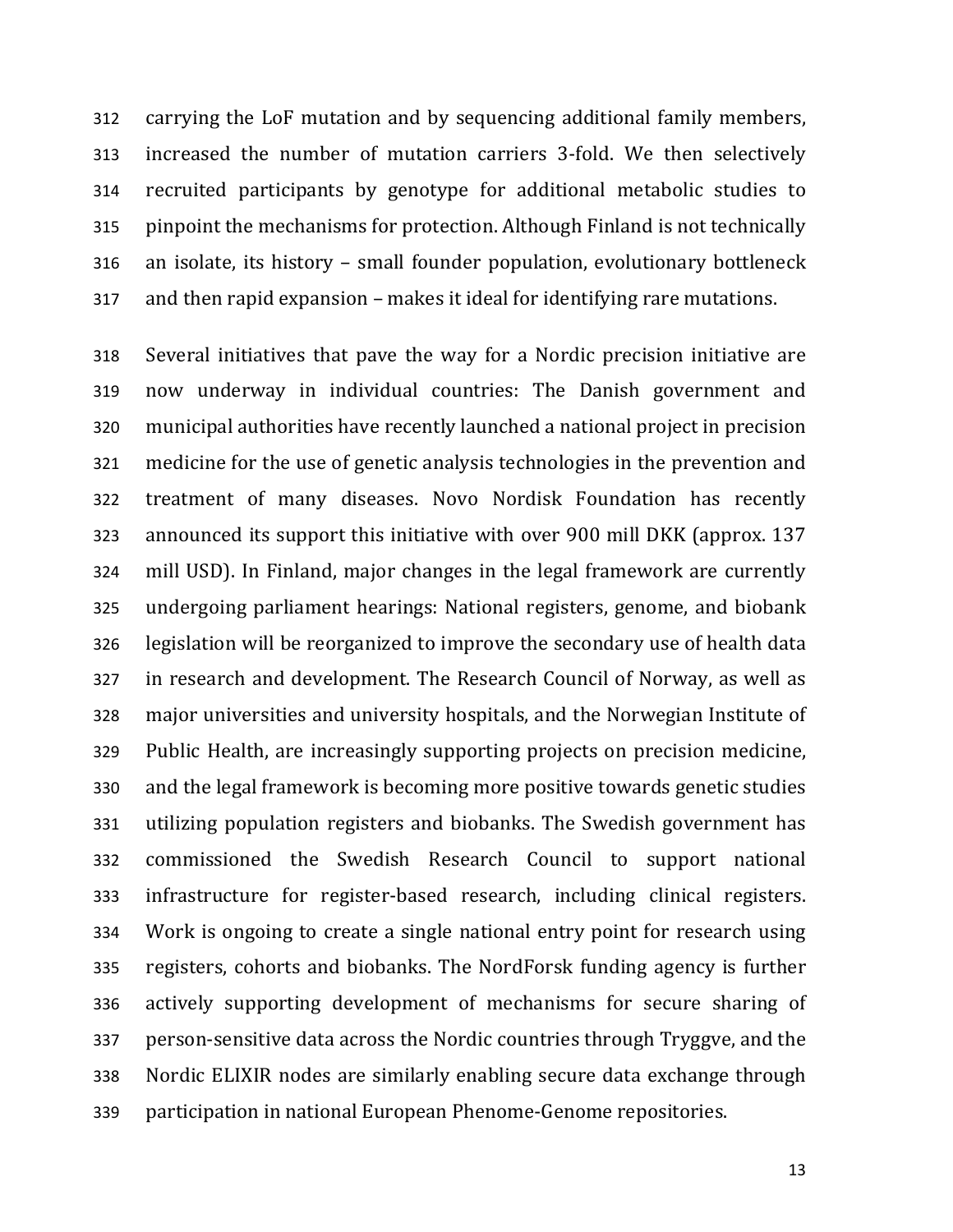SNP array studies have shown a close correspondence between genetic and geographic distances in Europe and that the geographical map of Europe naturally arises as an efficient two-dimensional summary of genetic 343 variation in Europeans<sup>16,17</sup>. Their descent can genetically, and hence geographically, be distinguished by drawing a line from the north to the south-east (northern Europe to the Balkans), with another east-west axis across Europe. Y-chromosome studies show three large haplogroups that account for most of Europe's patrilineal descent. Nordic populations overlap considerably, particularly in major cities and neighboring regions, but differ from other European populations in their genetic substructure, with Finns being especially distinct, to the extent that they are essentially a 351 genetic isolate<sup>18</sup>. This is also reflected in the language groups (**Supplementary Fig. 1**). Hence, in addition to the wisdom of working with the biobanks in the individual Nordic populations and the ability to link them to population registries on healthcare information and other relevant demographic data, the shared ancestry of the Nordic peoples that is reflected in overlap of genomic sequences makes them ideal partners in genetic research and in the implementation of precision medicine (**Supplementary Fig. 2**).

## Healthcare with universal access and societal acceptance

Another asset necessary for early implementation of precision medicine is government-funded healthcare systems with excellent records and universal access that are focused on longterm benefits to society rather than shortterm profit. An additional asset is having societies that are committed to protecting the rights of individuals to privacy while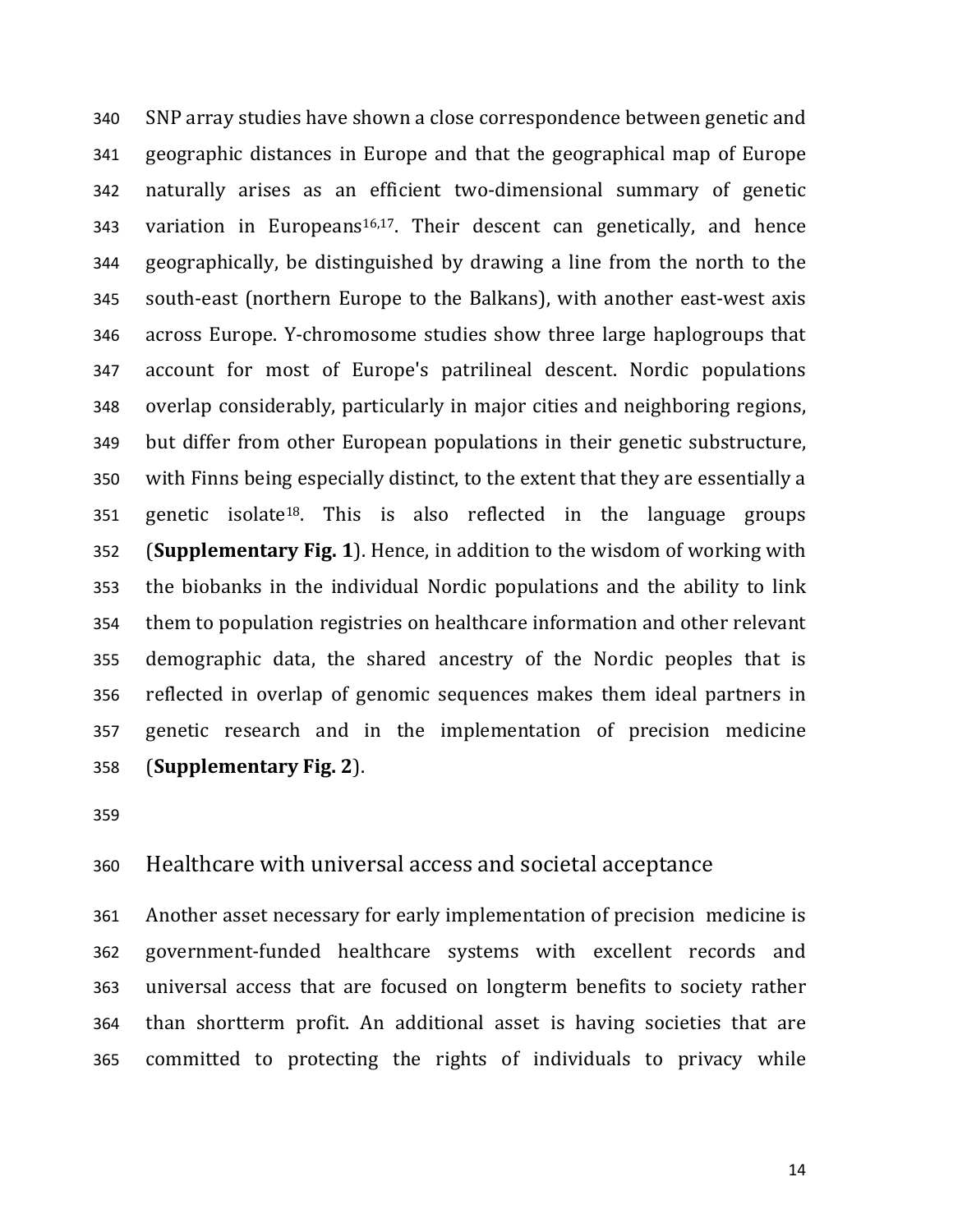recognizing the importance of using healthcare information for discoveries that improve health and care.

A number of factors predict that precision medicine may be implemented across the region without worsening health disparities. Indeed, we argue that this strategy is a necessary extension of a number of economic and cultural specialities of the region. The Nordic countries rank at the top in a range of metrics of national economic performance, including education, digitalization, economic competitiveness, civil liberties, quality of life, and human development<sup>19</sup>. Together, the economies of the Nordic countries have one of the best macroeconomic performances in the world, and are leaders in sustainable development. The Nordic countries also share many aspects of their economic systems and social structures: market economy is combined with relatively strong labor unions and a well-developed public welfare sector<sup>20</sup>. There is a high degree of income distribution and relatively little social unrest. Individual rights are secured legally and have an increasingly strong influence on the health care systems. In general, inhabitants of the Nordic countries are positive towards research and frequently consent to genetic research with a wide scope both as participants in disease-specific cohorts and population-based general health surveys. The Nordic countries all have single payer healthcare systems with good access and quality of services. Our precision medicine strategy hence appears as a natural extension of economic and cultural specificities of the region.

In spite of these qualities of the Nordic societies, extensive coordination and ambitious funding strategies are required to achieve the necessary societal support to enable the implementation of precision medicine. Efforts to introduce population genomics in the Nordic countries will rely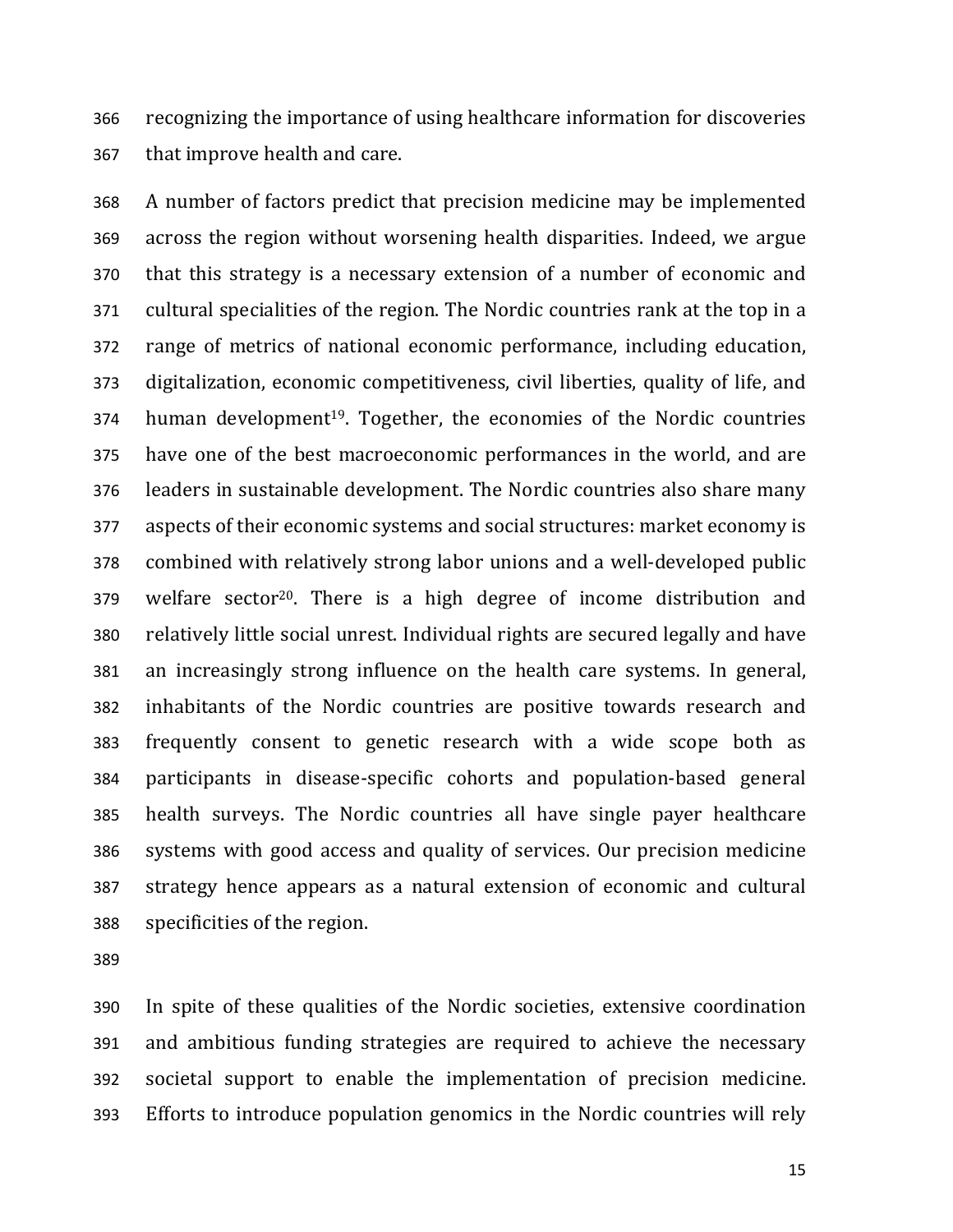on a combination of public and foundation funds, as well as investments from biotechnology and pharmaceutical industries. This can induce concerns about the protection of the rights and privacy of citizens, which will need to be adequately addressed if public support is to be maintained. The European GDPR offers the opportunity for the Nordic countries to align processes for personal data used in research. A second issue is the need to find solutions to how the value that is generated in the international private sector using samples and data from the Nordic region shall be returned to the nations and citizens who funded and generated these resources. A third good example of the opportunities and challenges ahead is provided by the story of the *BRCA2* mutation in Iceland. Work done at deCODE genetics has brought insight into the whole genomes of most of the nation. Hence, all *BRCA2* mutation carriers in Iceland could in theory be identified *in silico* and offered interventions that mitigate the cancer risk 408 conferred by the mutation<sup>21,22</sup>. This would be an excellent example of how precision medicine can contribute substantially to public health. This has, however, not been done yet, because the Icelandic society is still debating how to approach the mutation carriers with this clinically critical information. There are people who are deeply concerned about the right of the carriers not to know about their genetic risk. Shall the participants in research studies always have the right to learn the results, even if the medical consequences of the genetic discovery are not yet fully understood? As this situation illustrates, the obstacles to the implementation of precision medicine are not only financial, technical and scientific, but also societal and ethical. We believe that the people of the Nordic region are ready to tackle these challenges and offer a positive 420 example for the rest of the world<sup>11</sup>.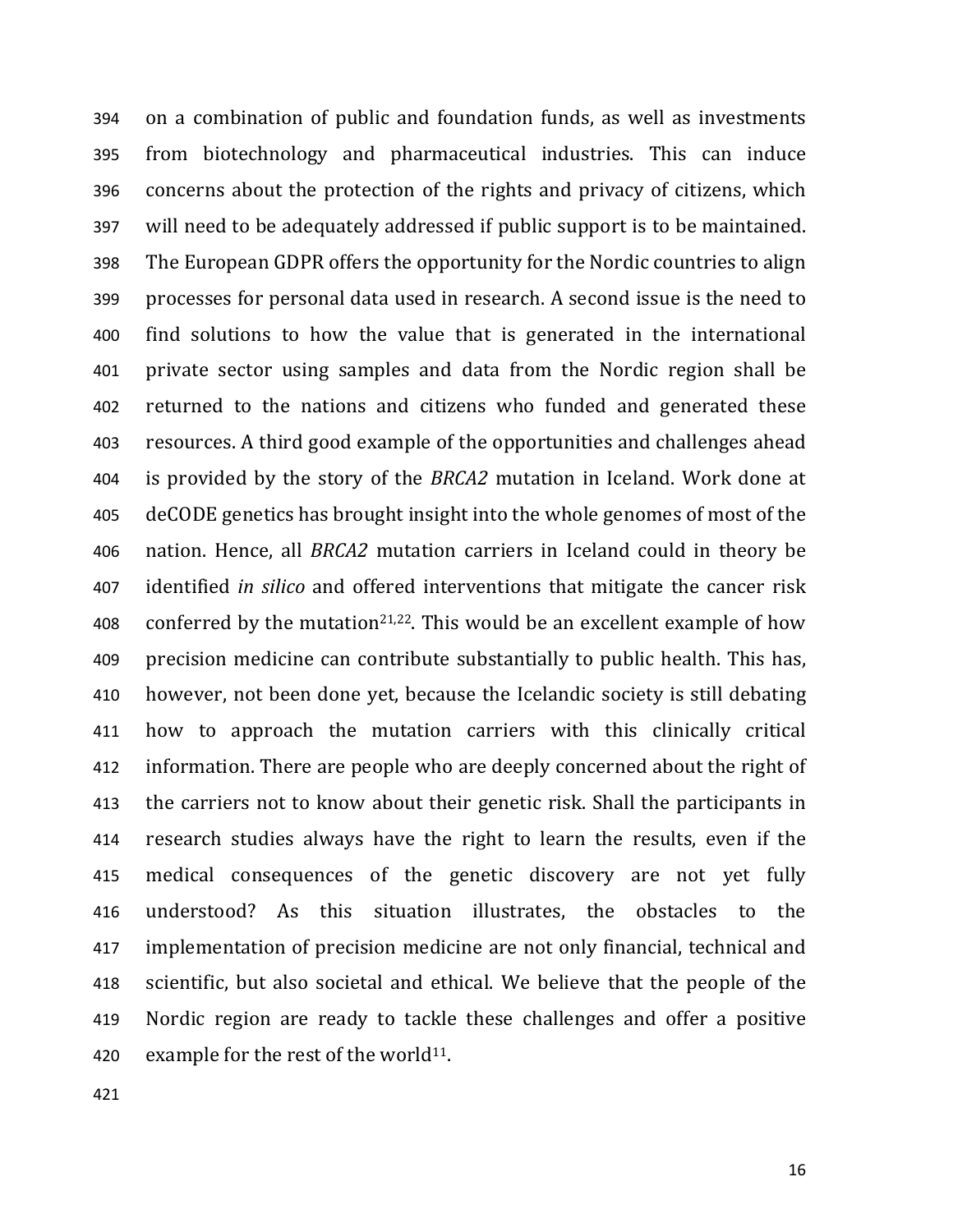### A roadmap for the way forward

Recently, the Nordic Society for Human Genetics and Precision Medicine was formed and launched a roadmap for the way forward (**Box 3**). The Society was created in order to: (a) accelerate discovery of disease susceptibility genes and genes protecting from disease through integrated analyses using multiple large-scale datasets and a range of experimental designs; (b) translate these findings so that they can be used for precision medicine to improve public health; (c) and uphold and promote the highest legal, regulatory, social, and ethical standards.

The Society will also be a vehicle to engage the many constituencies of precision medicine, ranging from research and clinical geneticists to data scientists and legal experts. It will also allow for the communication of accurate, up-to-date information to policymakers, research funders, and, most importantly, the public.

We believe our initiative will accelerate research, clinical trials, and transmission of knowledge to meet numerous local, regional, and global health challenges, taking advantage of the unique Nordic health-care system, patient and population registries and biobanks, as well as the social responsibility that has motivated public engagement in biomedical research.

URLs

Danish strategy for personalized medicine, http://www.sum.dk/English.aspx;

445 deCODE genetics, https://en.wikipedia.org/wiki/DeCODE genetics;

European Commission, Joint Research Center, http://data.europa.eu/89h/jrc-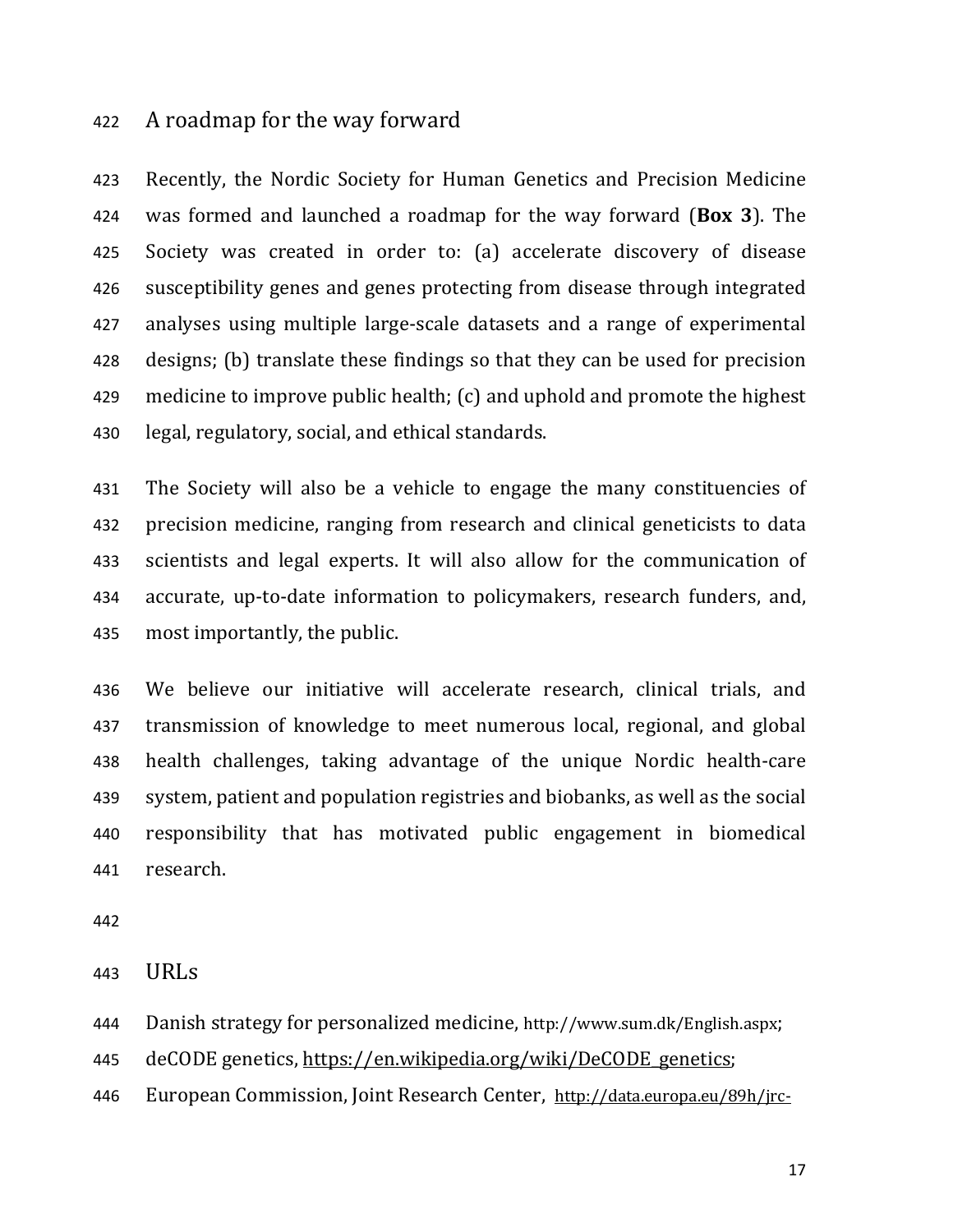- 447 ghsl-ghs pop gpw4 globe r2015a; genotyping in Nordic countries,
- https://www.nordforsk.org; Nordic Council of Ministers pilot project on
- colorectal cancer, https://www.nordforsk.org/en/policy/policy-briefs-1;
- Nordic countries, https://en.wikipedia.org/wiki/Nordic\_countries; Nordic
- Society for Precision Medicine, http://nordicprecisionmedicine.org/;
- Nordic platform for collaboration on sensitive data,
- https://wiki.neic.no/wiki/Tryggve; Nordic region and sustainable
- development, http://blogs.worldbank.org/governance/among-wealthy-
- nations-nordic-countries-are-leading-pack-sustainable-development;
- publications from deCODE genetics,
- https://www.decode.com/publications/; Statistics Norway,
- https://www.ssb.no/en/befolkning
- 

# 460 Acknowledgements

We thank the Banbury Center at Cold Spring Harbor Laboratory, New York for organizing and hosting the meeting "Studying the Genomic Variation that Underlies Health and Disease: The Unique Contribution of the Nordic Health Systems" at the Banbury Center February 16-19, 2016. We are grateful to Drs. C.E. Jaquish, G. Tybring as well as D. Høybråten for helpful discussions. We acknowledge funding from the Norwegian Research Council (#223273 to O.A.A.) and NordForsk (to P.W.F.). The work conducted by P.W.F. that is germane to this paper was supported by the 469 Swedish Research Council and ERC-2015-CoG NASCENT 681742. P.R.N. was supported by grants from the European Research Council (AdG #293574), the Research Council of Norway (#240413), Helse Vest (PERSON-MED\_DIA), and Stiftelsen Kristian Gerhard Jebsen (Center for Diabetes Research).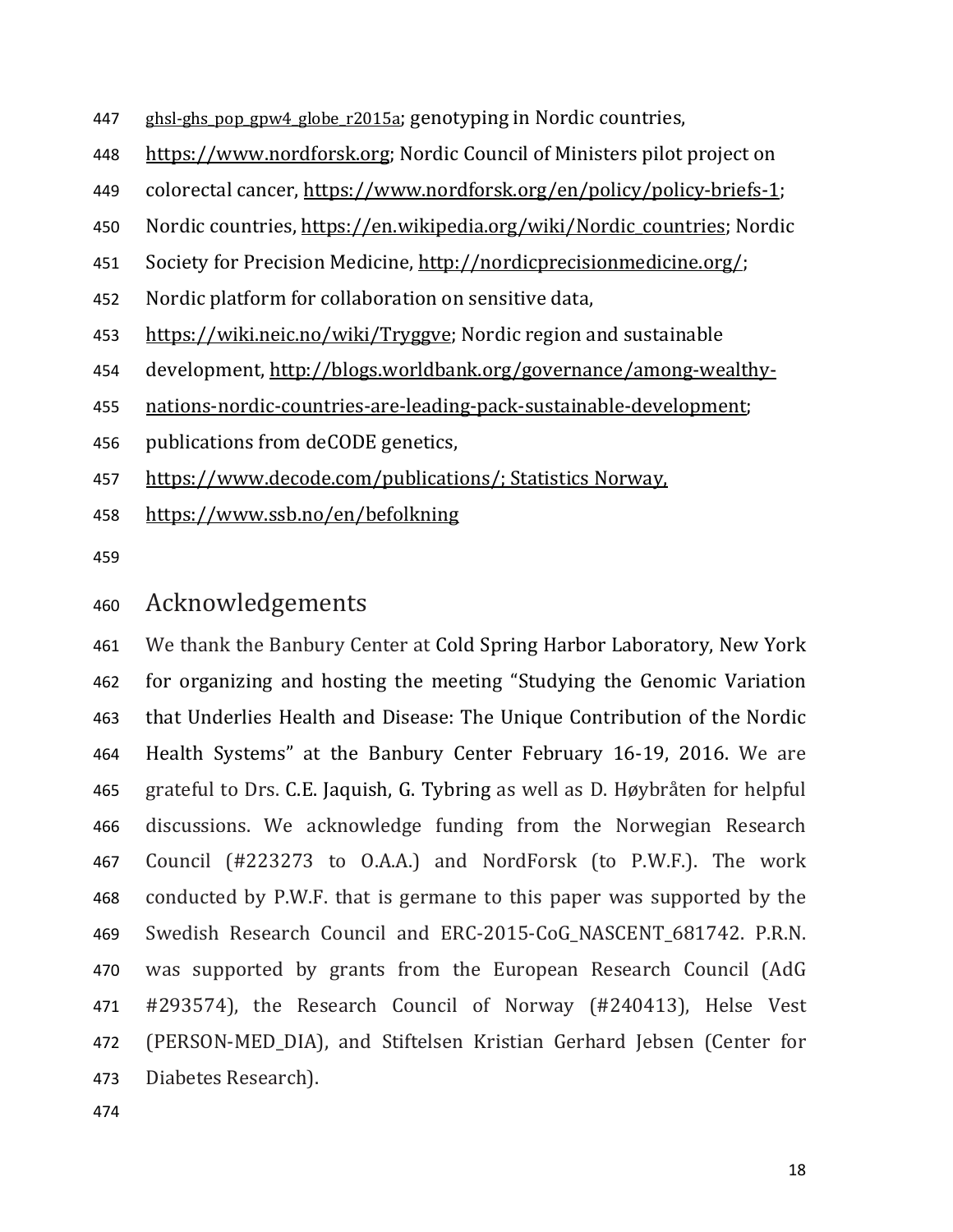## 475 Author contributions

- 476 P.R.N., P.W.F., A.D.B., A.P., C.S, and K.S. wrote the manuscript with edits from
- 477 O.A.A., S.B., J.D., T.E., N.F., L.G., H.H., D.M.H., E.H., K.H., J.K., G.P.K., M.M.,
- 478 A.M., P.B.M., J.P., A.P., W.R., H.S., N.O.S., P.F.S., U.T., M.V., E.V., and T.W.
- 479 P.R.N., O.A.A., S.B., A.D.B., J.D., T.E., P.W.F., N.F., L.G., H.H., D.M.H., E.H., K.H.,
- 480 A.J., J.K., G.P.K., M.M., A.M., P.B.M., J.P., A.P., W.R., H.S., N.O.S., P.F.S., U.T.,
- 481 M.V., E.V., T.W., C.S., and K.S. conceived the project.
- 482
- 483 Competing financial interests
- 484 H.S., U.T., and K.S. are employed by deCODE Genetics/Amgen, Inc. The other
- 485 authors declare no competing financial interests.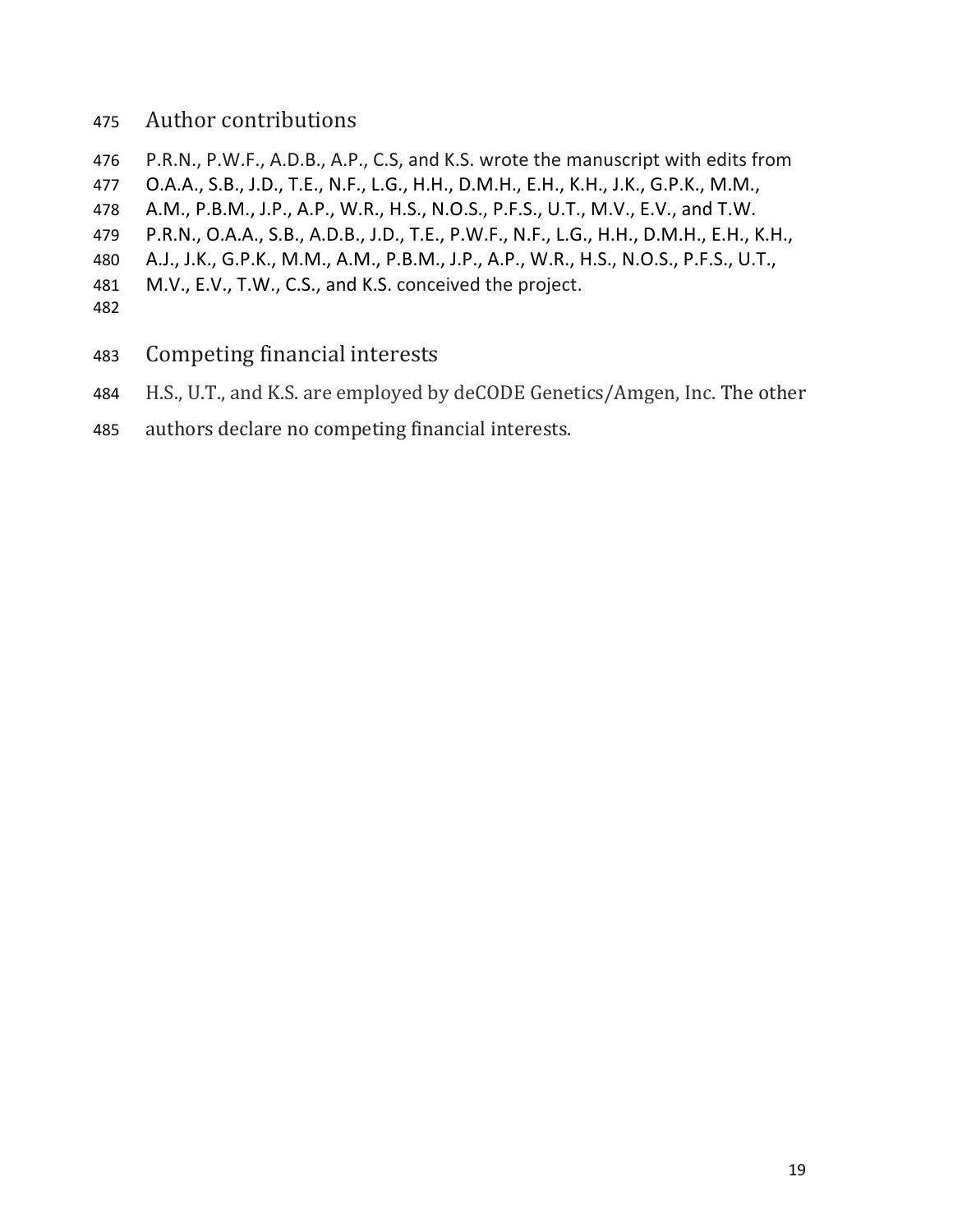References

1. National Research Council (US) Committee on A Framework for Developing a New Taxonomy of Disease. Toward precision medicine: building a knowledge network for biomedical research and a new taxonomy of disease. National Academies Press, Washington, DC, USA, 2011.

2. Collins, F.S., Green, E.D., Guttmacher, A.E., Guyer, M.S., US National Human Genome Research Institute. A vision for the future of genomics research. *Nature* **422**, 835-847 (2003).

3. Cross-Disorder Group of the Psychiatric Genomics Consortium. Genetic relationship between five psychiatric disorders estimated from genome-wide SNPs. *Nat. Genet.* **45**, 984-994 (2013).

- 4. Schizophrenia Working Group of the Psychiatric Genomics Consortium. Biological insights from 108 schizophrenia-associated genetic loci. *Nature* **511**, 421-427(2014).
- 5. Khera, A.V. *et al*. Genetic risk, adherence to a healthy lifestyle, and coronary disease. *N. Engl. J. Med*. **375**, 2349-2358 (2016).
- 6. Gudbjartsson, D.F. *et al*. Large-scale whole-genome sequencing of the Icelandic population. *Nat. Genet*. 2015 May;47(5):435-44.
- 7. Marouli, E. *et al*. Rare and low-frequency coding variants alter human adult height. *Nature* **542**, 186-190 (2017).
- 8. Lek, M. *et al.* Analysis of protein-coding genetic variation in 60,706 humans. *Nature* **536**, 285-291 (2016).
- 9. Acuna-Hidalgo, R., Veltman, J.A., Hoischen, A. New insights into the generation and role of de novo mutations in health and disease. *Genome*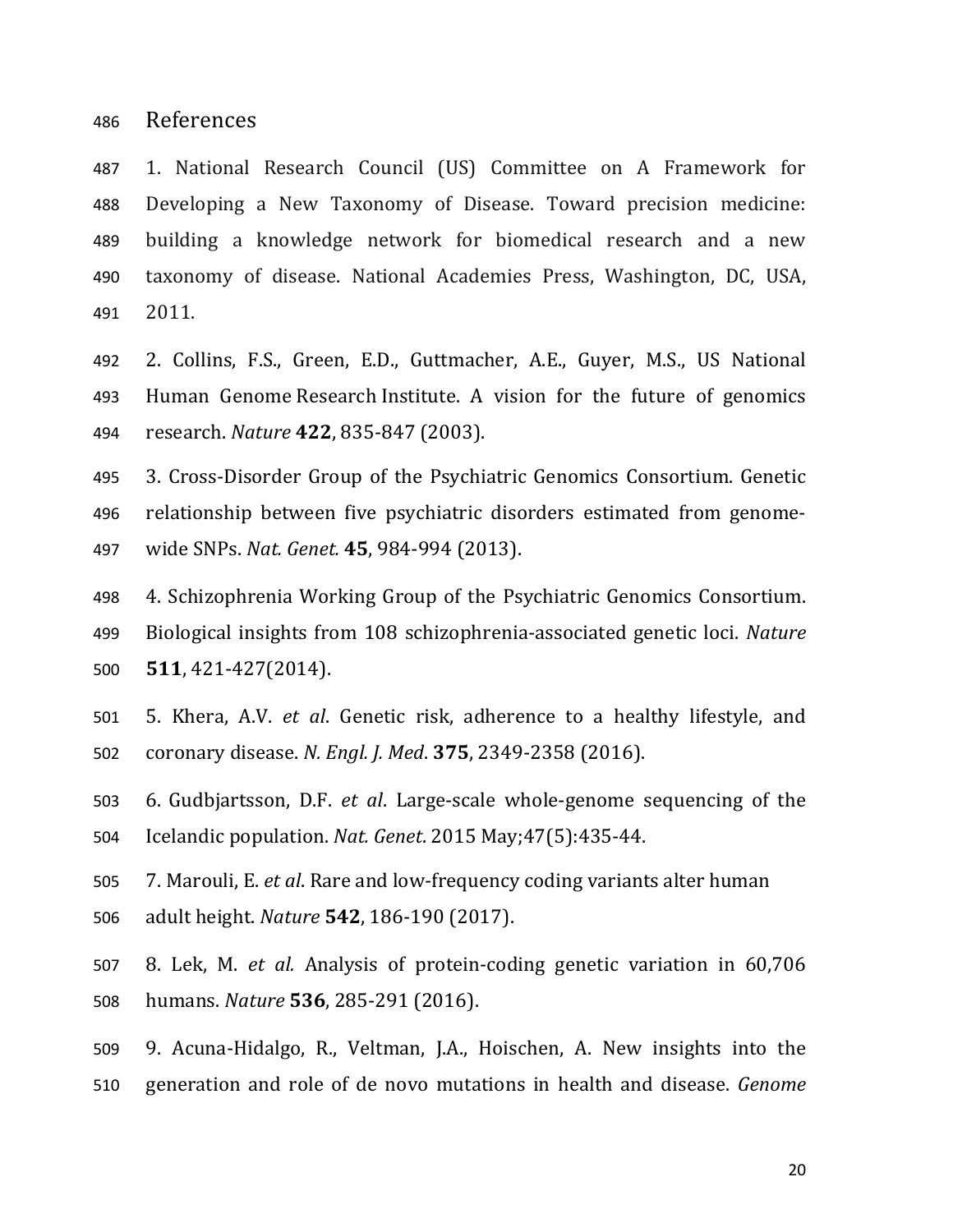- *Biol*. **17**, 241 (2016).
- 10. Kong, A. *et al*. Rate of de novo mutations and the importance of father's age to disease risk. *Nature* **488**, 471-475 (2012).
- 11. Ebbesen, M., Sundby A, Pedersen FS, Andersen S. A philosophical
- analysis of informed consent for whole genome sequencing in biobank
- research by use of Beauchamp and Childress' four principles of biomedical
- ethics. *J. Clin. Res. Bioeth.* **6**, 244 (2015).
- 12. Editorial. Letters from Iceland. *Nat. Genet*. **47**, 425 (2015).
- 13. Maretty, L. *et al*. Sequencing and de novo assembly of 150 genomes
- from Denmark as a population reference. *Nature* **in press** (2017).
- 14. Flannick, J. *et al*. Loss-of-function mutations in *SLC30A8* protect against
- type 2 diabetes. *Nat. Genet.* **46**, 357-63 (2014).
- 15. Fuchsberger, C. *et al*. The genetic architecture of type 2 diabetes. *Nature* **536**, 41-47 (2016).
- 16. Novembre, J., *et al*. Genes mirror geography within Europe. *Nature* **456**, 98-101 (2008).
- 17. Palo, J.U., Ulmanen, I., Lukka, M., Ellonen, P., Sajantila, A. Genetic markers and population history: Finland revisited. *Eur. J. Hum. Genet.* **17**, 1336-1346 (2009).
- 18. Lao, O. *et al*. Correlation between genetic and geographic structure in Europe. *Curr. Biol.* **18**, 1241–1248 (2008).
- 19. *Nordic Statistical Yearbook 2014* (ed. Haagensen, K.M.). Nordic Council
- of Ministers, **52**, 7-135. Nord, Copenhagen, 2014 (ISBN 978-92-893-3854- 7).
- 20. Wooldridge, A. Northern lights. Special report: the Nordic countries.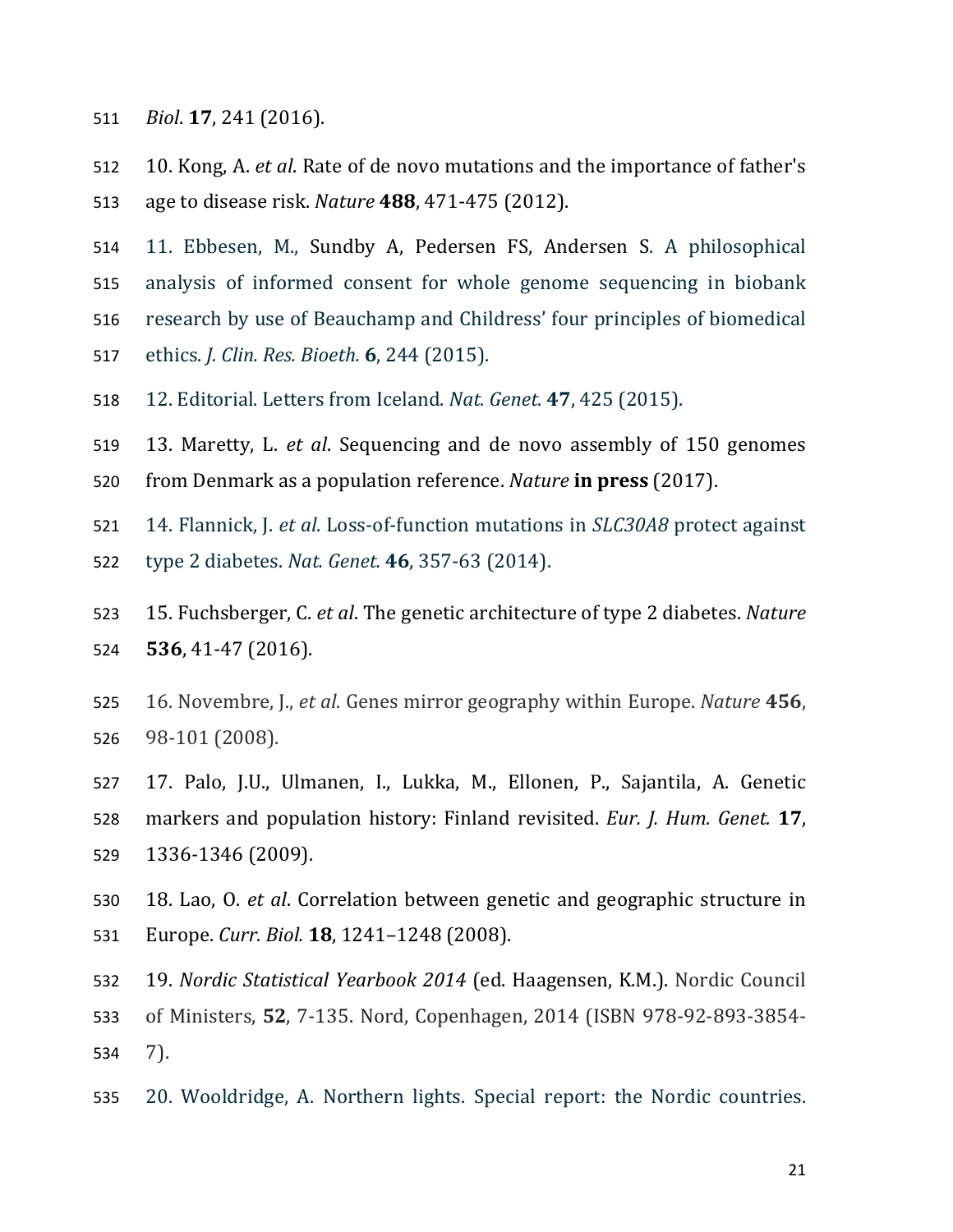- *The Economist Henry Thoreau and Enterprise* **2**, 1-14 (2013).
- 21. Thorlacius, S. *et al*. A single *BRCA2* mutation in male and female breast
- cancer families from Iceland with varied cancer phenotypes. *Nat. Genet*. **13**,
- 117-119 (1996).
- 22. Thorlacius, S. *et al*. Study of a single *BRCA2* mutation with high carrier
- frequency in a small population. *Am. J. Hum. Genet.* **60**, 1079-1084 (1997).
- 23. Deloukas, P. *et al*. Large-scale association analysis identifies new risk
- loci for coronary artery disease**.** *Nat. Genet*. **45**, 25-22 (2013).
- 24. Ripke, S. *et al*. Genome-wide association analysis identifies 13 new risk
- loci for schizophrenia. *Nat. Genet.* **45**, 1150-1159 (2013).
- 25. Fuchsberger, C. *et al*. The genetic architecture of type 2 diabetes. *Nature.* **536**, 41-47 (2016).
- 26. Willer, C.J. *et al*. Discovery and refinement of loci associated with lipid levels. *Nat. Genet.* **45**, 1274-1283 (2013).
- 27. Melin, B.S. *et al*. Genome-wide association study of glioma subtypes identifies specific differences in genetic susceptibility to glioblastoma and non-glioblastoma tumors. *Nat. Genet*. **49**, 789-794 (2017).
- 28. Lambert, C.J. *et al*. Meta-analysis of 74,046 individuals identifies 11 new susceptibility loci for Alzheimer's disease. *Nat. Genet.* **45**, 1452-1458 (2013) 29. Law, M.H. *et al*. Genome-wide meta-analysis identifies five new susceptibility loci for cutaneous malignant melanoma. *Nat. Genet.* **47**, 987- 995 (2015).
-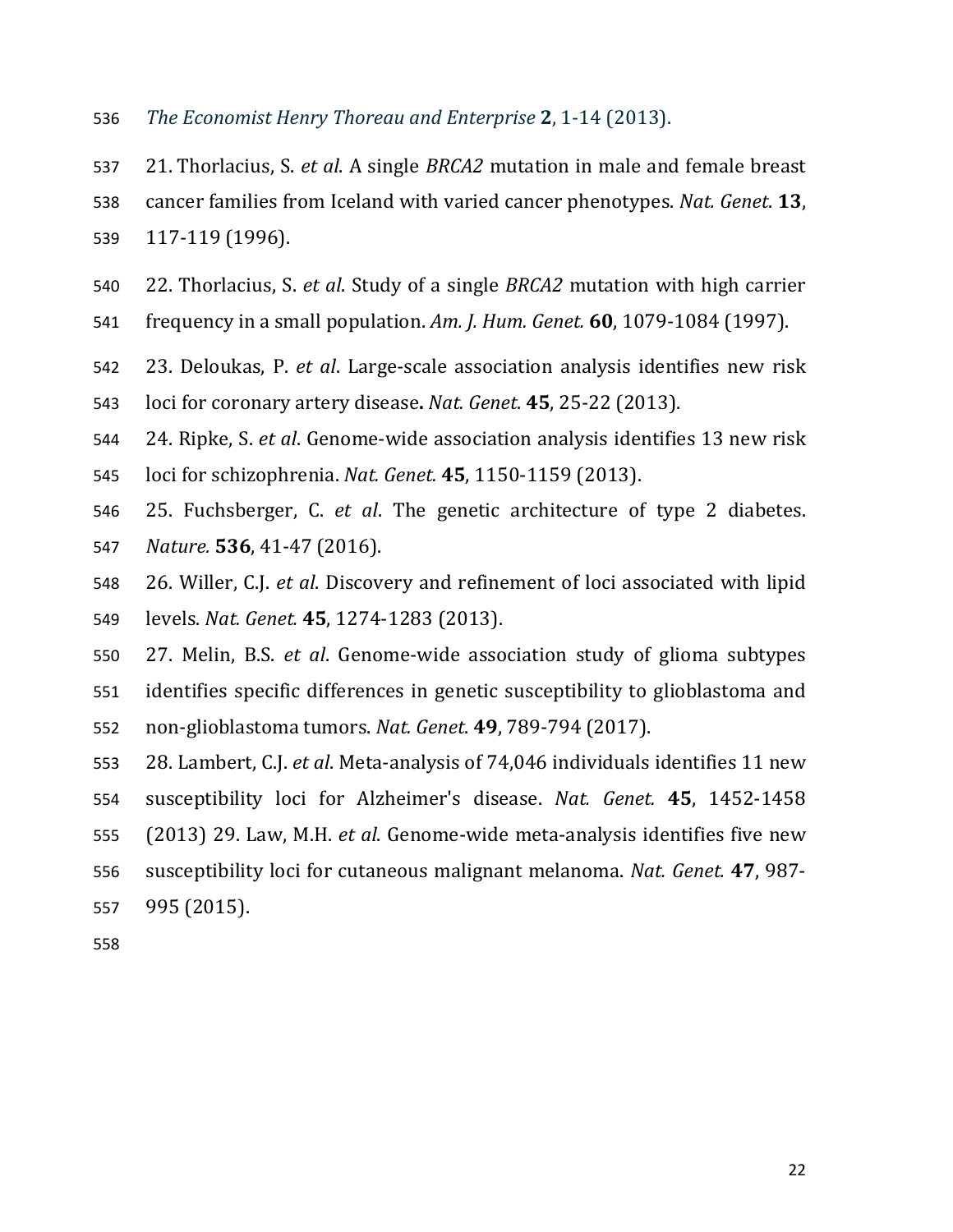## Figure legend

# **Figure 1: The Nordic countries, a geographical and cultural region in Northern Europe and the north Atlantic sea.**

The Nordic region has around 27 million inhabitants. The population number is shown for Iceland, the kingdoms of Denmark, Norway, and Sweden, and the republic of Finland, and associated territories. These are Greenland and Faroe Islands (ruled by Denmark), Åland Islands (ruled by Finland), and Svalbard (ruled by Norway). Estonia is often associated with the Nordic countries as well. Population density as of 2015 was obtained from the Global Human Settlement project and displayed in shades of grey (**Supplementary Note**; European Commission, Joint Research Centre, Columbia University, NYC, NY). Abbreviations: k, thousand; mil, million; inhab, inhabitant.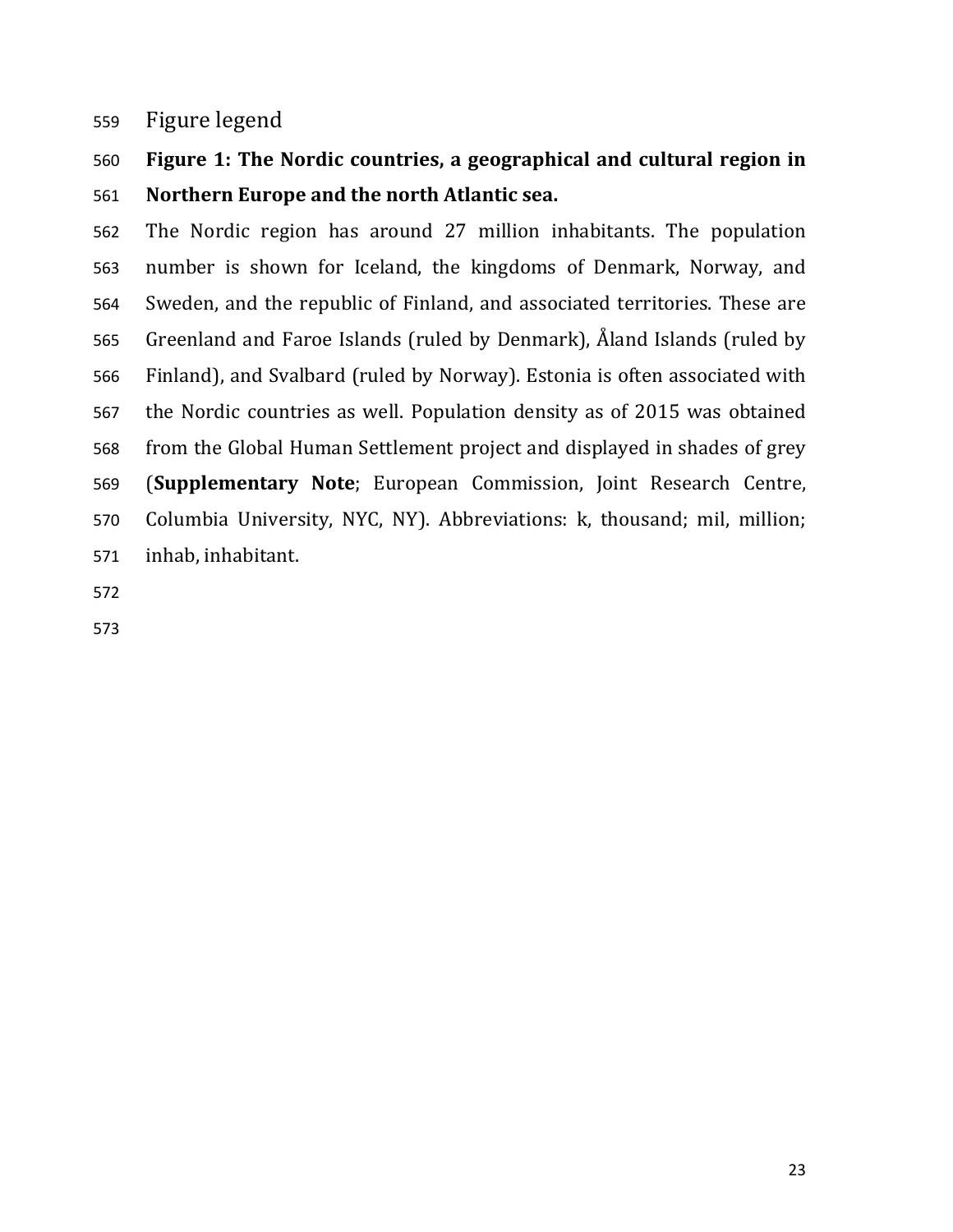## 574 Boxes

## 575

**Box 1:** Selected examples of population-based cohorts, biobanks and registers in the Nordic region

## Denmark

The Danish National Biobank at Statens Serum Institut (www.ssi.dk) contains eight million specimens increasing by 0.5 million annually. Most are serum, plasma and DNA, although there also are spinal fluids, faeces and urine. Eleven robots are effectively performing pipetting, DNA purification, biomarker analysis, and storage. Detailed phenotypic data can be obtained via a linkage to national registers.

The National Biobank Register (www.nationalbiobank.dk) includes 22 million specimens from 5.4 million persons in Danish biobanks. Combining data with register information allows searching for diagnosis, age, sex and other variables as well as specific searches that e.g. will identify specimens taken at specific time points before, at, or after a certain diagnosis. Participation and use is free of charge.

Bio- and Genome Bank Denmark (www.regioner.dk/rbgben) is the entry to biological material at all hospitals. The material is professionally collected, nationally registered and regionally stored in five hospitals. Pathological material is stored locally for clinical use. Phenotypic data can be obtained via linkage to registers and clinical databases.

The Danish Neonatal Screening Biobank includes filter blood spots from two million subjects, almost all that are born since 1982. iPSYCH (www.ipsych.au.dk) is the largest study utilizing these samples, including GWAS of 80,000 individuals, of which 50,000 suffer from mental disorders, integrating genomic and national register data.

The Danish National Birth Cohort (www.ssi.dk) contains holds questionnaire data from pregnancy (100,000) and the offspring at six and 18 months as well as seven and 11-year follow-ups. Biological specimens have been collected twice during pregnancy together with cord blood (Danish National Biobank).

## Estonia

The Estonian Biobank is population-based (www.biobank.ee) including medical history and current health status as well as extra data from psychiatric patients. All samples (155,000) have been genotyped (SNP arrays); while exome sequencing has been done on 2,500 and whole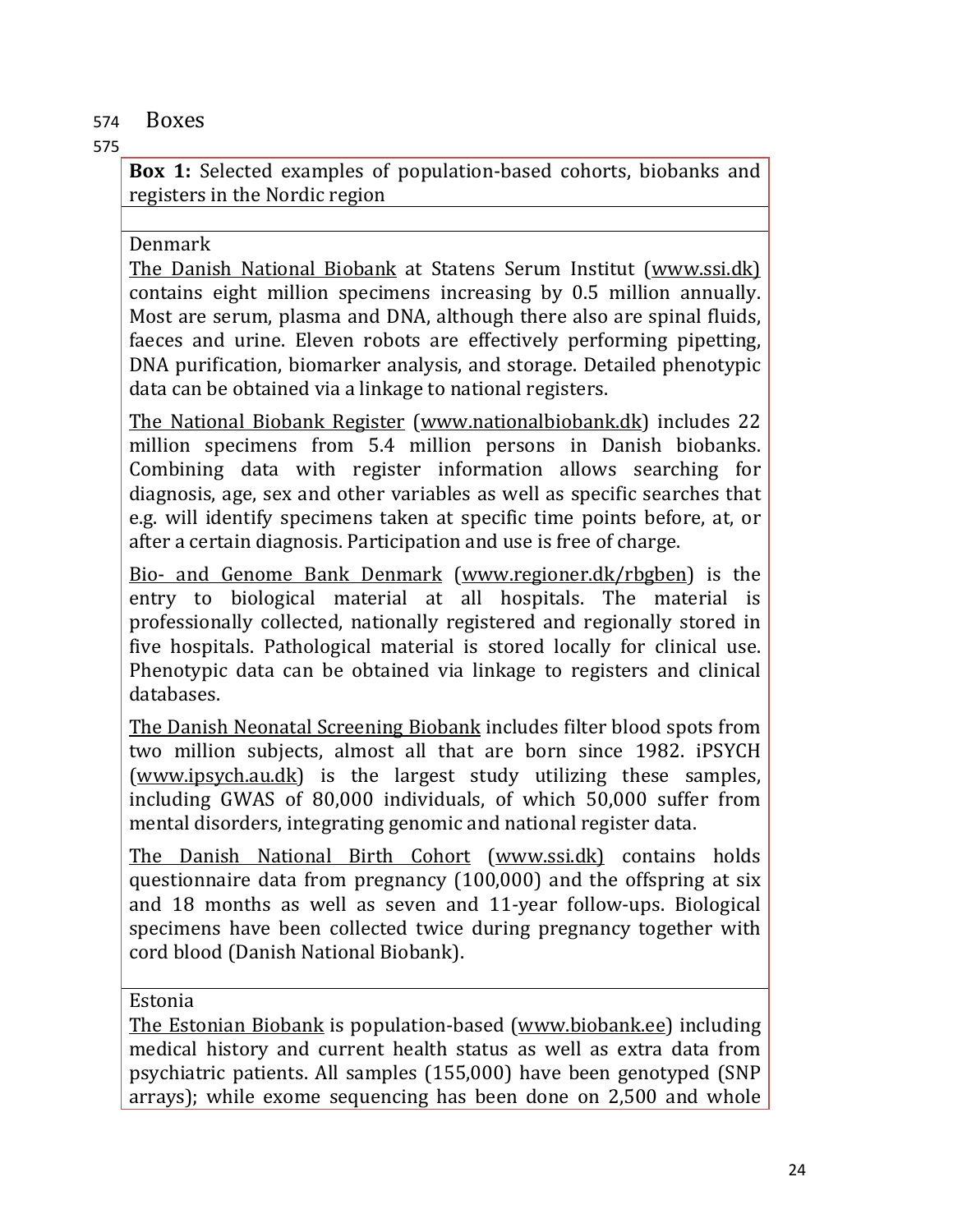genome sequence on 2,500 samples. The biobank can be linked with national health registries and hospital databases.

Finland

The National Institute of Health and Welfare (THL) hosts the majority of large epidemiological and disease specific cohorts (e.g. Finrisk, Health2000, Twins, Botnia, Migraine, GeneRisk) that contain blood samples from 200,000 individuals (www.thl.fi/biobank) of all ages. These include questionnaire, genomic, and biochemical data and link to National Health Register data (EHR) providing decades of disease follow-up data. All university hospitals have established biobanks linking sample data with EHR and EMR data. Hospital biobanks host tissue samples from almost 3 million participants, collected earlier as part of routine diagnostics and have recently been transferred to biobanks. The hospital biobanks as well as the Blood Service Biobank have recently collected prospective samples from 120,000 participants and continue rapidly expanding their collections. The rapid expansion is due Finnish Biobanks partnering with the public-private FinnGen project aiming to collect GWAs and national health register data from 500,000 participants by 2022 (https://www.finngen.fi/). The FinnGen research project has been a major facilitator for development of national biobanking and the accumulated genome data of FinnGen – currently 145 000 – is foreseen to serve as a major basis for GWAS and PheWAS analyses towards development of personalized medicine. For biobanks, the newly produced genome data will further enrich the EHR data with symptom-level information, pathology and biochemical data thus building more possibilities for excellent science and development. All biobanks are networked by BBMRI.fi and have harmonized broad consents and practices.

Iceland

deCODE genetics (www.decode.com) has gathered genotypic and medical data from over 160,000 participants, well over half of the adult population. Using Iceland's uniquely comprehensive genealogical records, deCODE has also a genealogy database covering the entire present day population stretching back to the founding of the country more than 1,000 years ago. The combination of size of the population, the participation of so many people in the discovery work, the genealogies, and high quality universal healthcare have made possible very large-scale studies of virtually any common disease. At the same time, deCODE´s work has minimized the selection bias that confronts research in larger, more stratified populations, enabling to impute or predict genotypes using the genealogies, multiplying many-fold the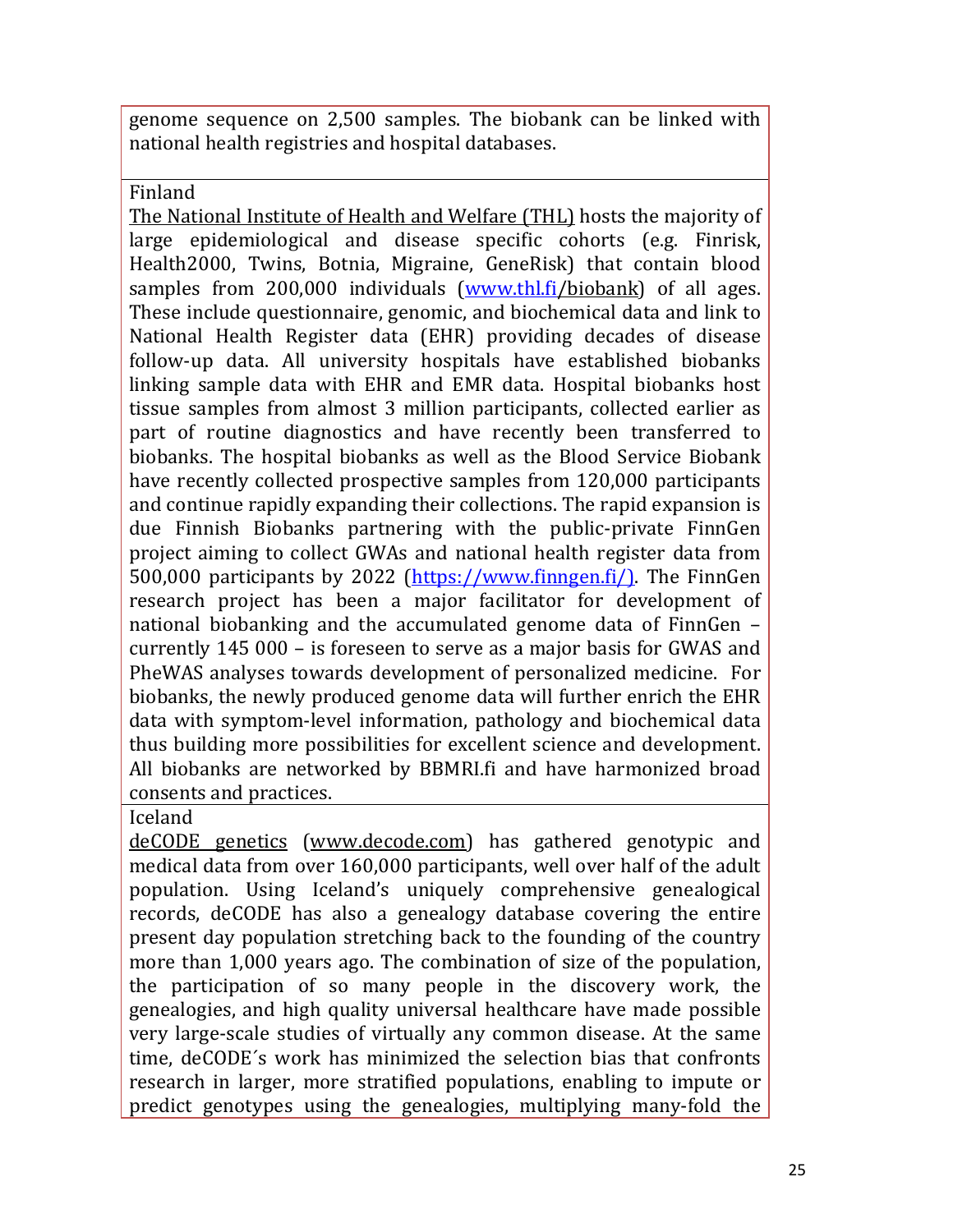amount of data that can derive from genotyping and sequencing.

Norway

The Norwegian Mother and Child Cohort Study (MoBa) is a pregnancy cohort (114,500 children, 95,000 mothers, 75,000 fathers) recruited 1999-2009 (www.fhi.no/MoBa). Information on health and exposures are collected from questionnaires during pregnancy and regularly after birth, and by linkage to registries. Biomaterials were collected from fathers and mothers at pregnancy week 17 and after birth, and from umbilical veins. DNA has been extracted. 25,000 triads have been genotyped (SNP arrays). Many outcome registries have been linked to the cohort.

The Health Survey of Northern Trøndelag (HUNT) contains medical histories and specimens (120,000) from a homogeneous population collected over 30 years (www.hunt.no). Three surveys include information on health-related lifestyle, prevalence and incidence of diseases, health determinants, and associations between disease phenotypes and genotypes. 70,000 samples have been genotyped (SNP arrays). Data can be linked to national health registries.

The Tromsø Study is prospective and population-based with six repeated health surveys after 1974 (www.tromsoundersokelsen.no) including questionnaire data, DNA, serum, and clinical measurements. 40,000 subjects attended at least once, and 15,000 in three surveys or more. In addition to national quality controlled disease registries, the study holds a validated endpoint registry of many well-defined diseases.

The Hordaland Health Studies (husk-en.b.uib.no) were conducted in 1992/93 (The Homocysteine study) and in 1997/99 (HUSK). The main focus is cardiovascular disease, cancer, osteoporosis, anxiety and depression. Some 36,000 residents of Hordaland county participated; 18,000 in 1992/93 and 26,000 in 1997/99. About 7,000 of those who participated in the 1992/93 survey also participated in 1997/99.

Sweden

The Genomic Aggregation Project in Sweden (GAPS) has around 30 Swedish cohorts within which existing detailed genetic and phenotypic data is available (170,000). Within these cohorts exists tens of thousands of additional data-points against which blood samples are stored, from which DNA will be extracted for future genotyping and sequencing. The cohorts already genotyped include the Malmö Diet and Cancer cohort (28,000) in southern Sweden, the Breast Cancer Studies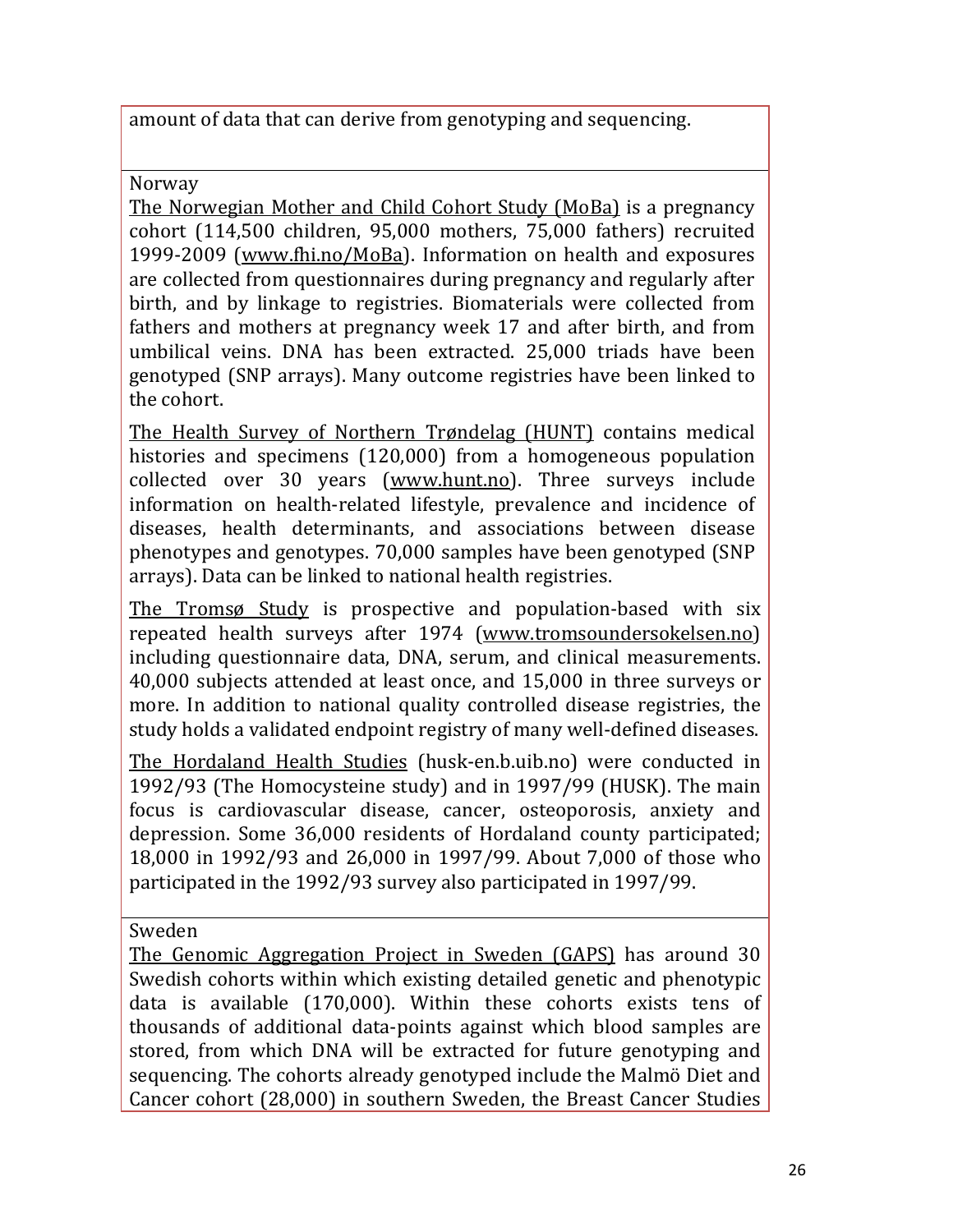cohort (30,000) in the central Sweden, the GLACIER Study (20,000) in northern Sweden, and multiple case-control and cohort studies of severe psychiatric disorders (63,000). Aside from disease record linkage, cohorts in Sweden are frequently linked to the drug registry and demographic databases (allowing genealogies dating back to the 1700s to be linked with genetic and phenotypic data).

ANDIS is a large and well-phenotyped study comprising all new subjects with diabetes in Skåne, a complete-capture case series of >15,000 patients with diabetes, from which samples have been genotyped and linked to a range of cross-sectional and prospective registry databases.

**Text box 2:** The European Union's General Data Protection Regulation and the Nordic Countries

The General Data Protection Regulation (GDPR, Regulation (EU) 2016/679) of May 25, 2018 replaced the Data Protection Directive (officially Directive 95/46/EC on the protection of individuals with regard to the processing of personal data and on the free movement of such data). The European Commission's (EC) objectives with this new legislation included the harmonization of 27 national data protection regulations into one unified regulation, the improvement of corporate data transfer rules outside the European Union (EU), and the improvement of user control over personal identifying data. The proposed new EU data protection regime thus extends the scope of the EU data protection law to all foreign companies processing data of EU residents. It provides for a harmonization of the data protection regulations throughout the EU, thereby making it easier for non-European companies to comply with these regulations; however, this comes at the cost of a strict data protection compliance regime with severe economic penalties.

The GDPR preserves the equilibrium between the necessity of effectively protecting the subject's rights in a digitalised and globalized world while allowing the processing of personal data, including sensitive data, for scientific research. It reinforces cooperation duties and transparency between the actors of the processing, internally and with regard to the supervisory authorities, which should create a more integrated EU data protection system and diminish some useless administrative costs by decentralising elements of the data protection governance towards data controllers and processors. Whilst the GDPR adopts new specific provisions to ensure adapted data protection in research, the field remains widely regulated at national level, in particular, regarding the application of research participants' rights,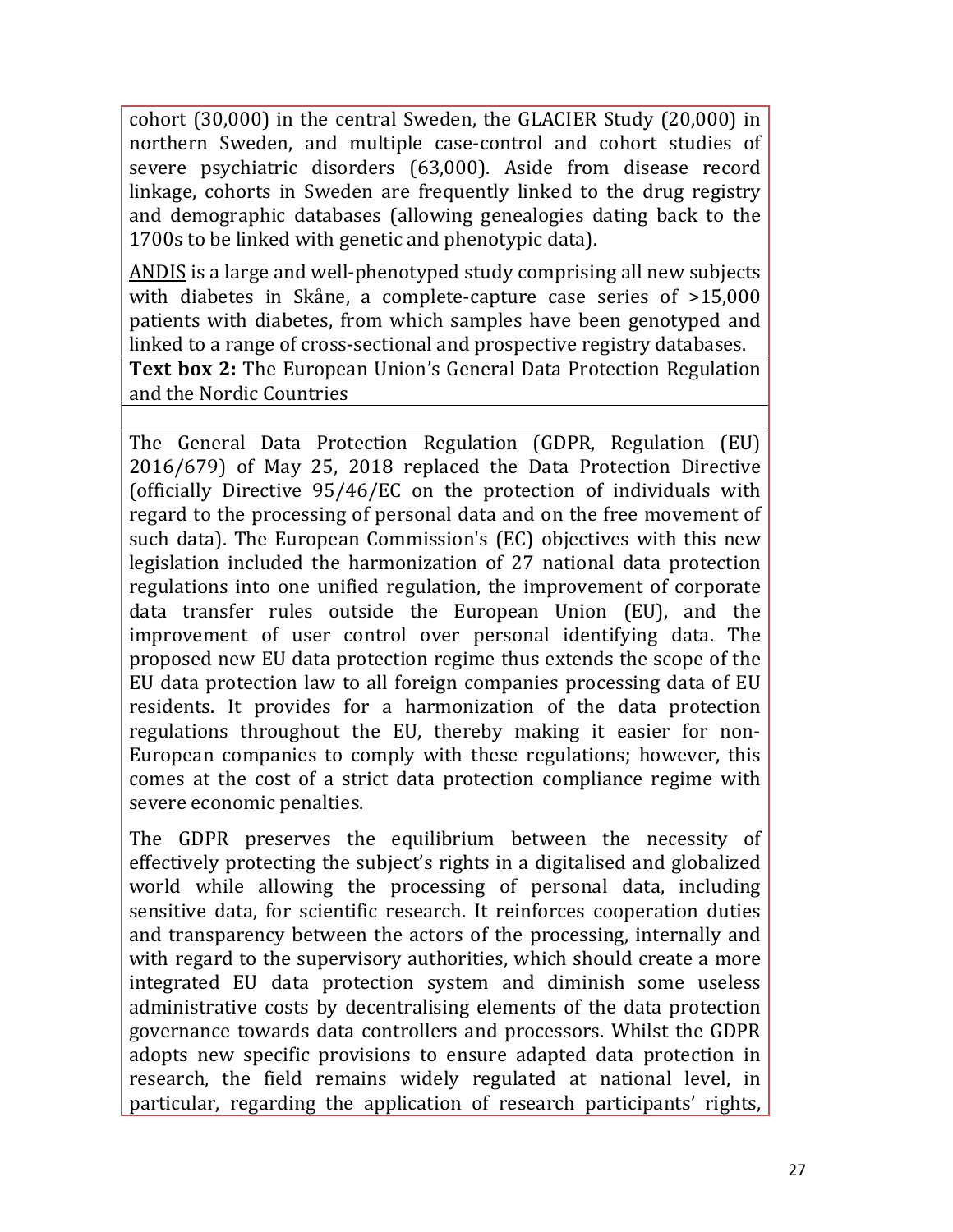which some could regret. However, the GDPR has the merit to set up clearer rules that will positively serve the research practices notably regarding consent, regarding the rules for reusing personal data for another purpose, assessing the risks of data processing in the context of data protection impact assessment, adopting accountable management system of processing operations and building or reinforcing internal data protection competencies with the data protection officer. In addition, for the first time, the GDPR refers to the respect of ethical standards as being part of the lawfulness of the processing in research, what must be welcomed as an effort for sector-specific consistency. Finally, the GDPR opens new possibilities for structuring data sharing in scientific research with measures encouraging self-regulation development.

576

577

**Box 3:** Roadmap for the precision medicine initiative in the Nordic region

Develop the Nordic Society for Human Genetics and Precision Medicine, among whose tasks will be to:

- Organize biannual large open scientific meetings
- Organize a series of workshops targeted to the constituencies of precision medicine, e.g., research geneticists, clinical geneticists, data scientists, legal scholars
- Write a white paper that summarizes the major needs
- Develop web-based resources, including a news feed, continuous updated overview of available cohorts, registers, and biobanks, as well as linked genomics and metabolomics information

Engage with important constituencies

- Policymakers
- The public
- Other organizations in this sphere
- Interact with funding partners
- NordForsk
- National research councils
- Private non-profit organizations and foundations
- Industry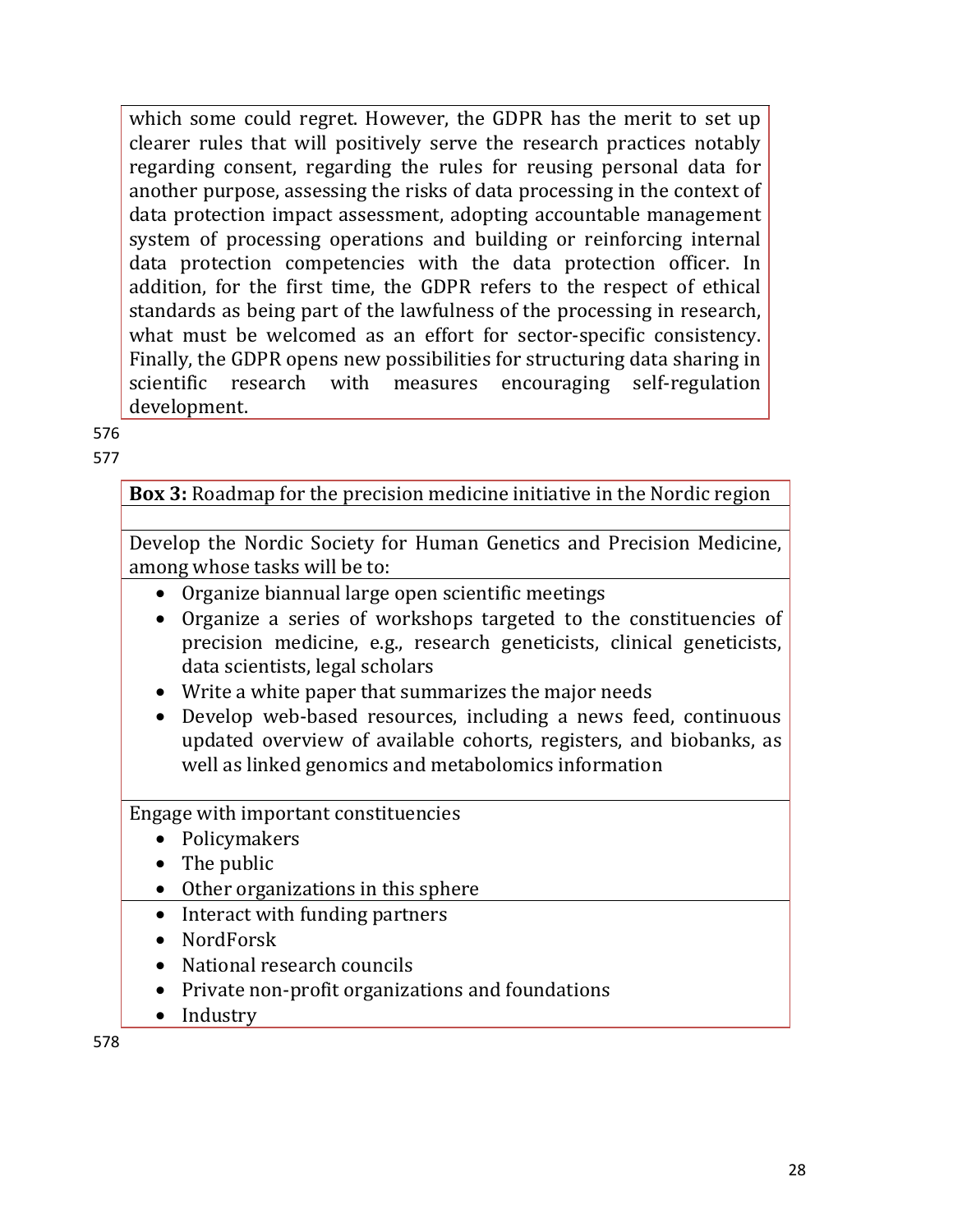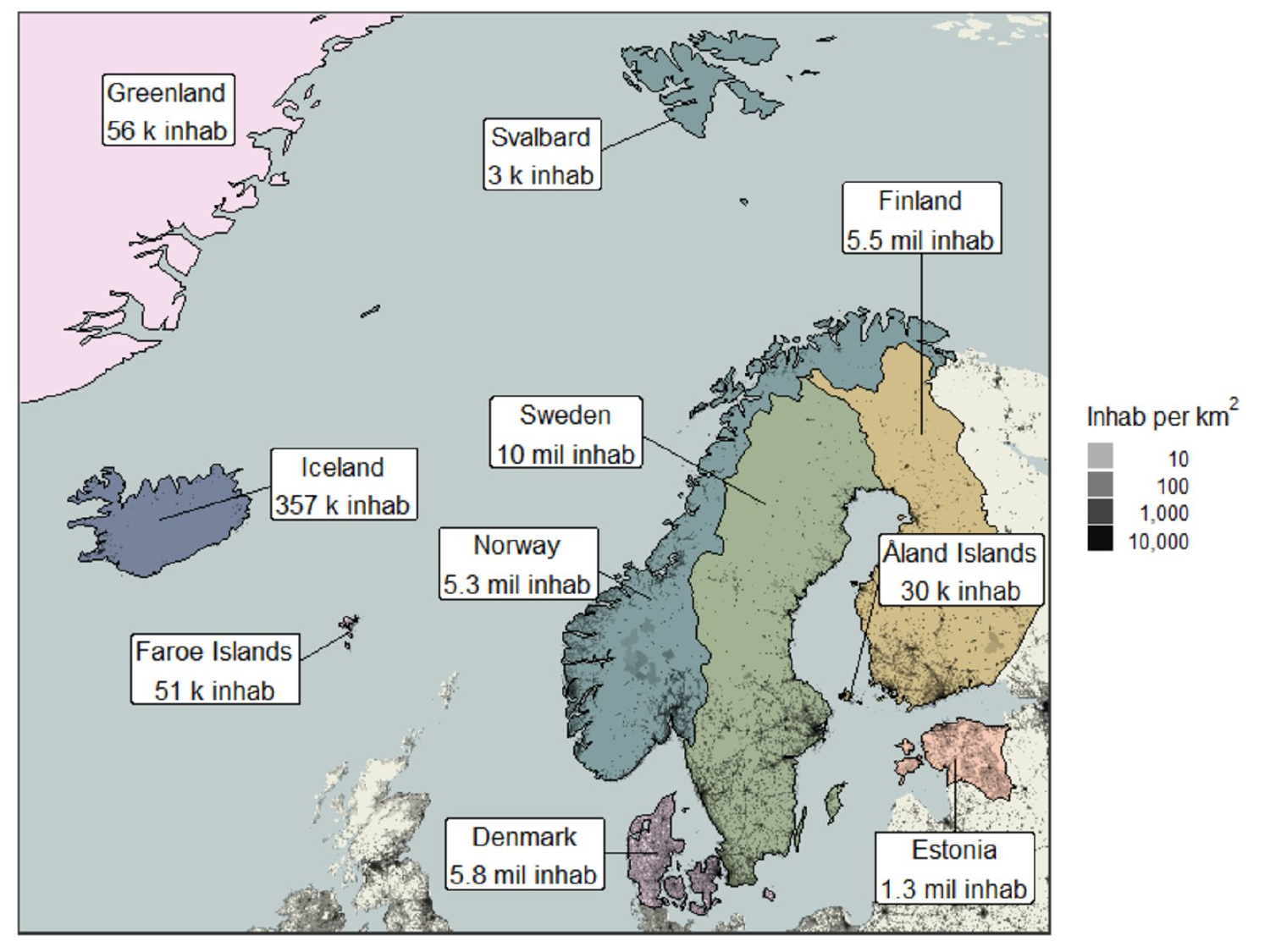# **Roadmap for a Precision Medicine Initiative in the Nordic Region**

Pål Rasmus Njølstad<sup>1,2,3\*</sup>, Ole Andreas, Andreassen<sup>4,5</sup>, Søren, Brunak<sup>6</sup>, Anders, D. Børglum<sup>7,8,9\*</sup>, Joakim Dillner<sup>10,11</sup>, Tõnu Esko<sup>12,13</sup>, Paul W. Franks<sup>14,15,16,17\*</sup>, Nelson Freimer<sup>18,19</sup>, Leif Groop<sup>14,20</sup>, Hakon Heimer<sup>21</sup>, David M. Hougaard<sup>22,23</sup>, Eivind Hovig<sup>24,25,26</sup>, Kristian Hveem<sup>27,28,29</sup>, Anu Jalanko<sup>30</sup>, Jaakko Kaprio<sup>20</sup>, Gun Peggy Knudsen<sup>31</sup>, Mads Melbye<sup>32,33,34</sup>, Andres, Metspalu<sup>35</sup>, Preben, Bo, Mortensen<sup>36,37</sup>, Juni, Palmgren<sup>38,39</sup>, Aarno, Palotie<sup>3,20,40,41,42,43\*</sup>, Wenche Reed<sup>44</sup>, Hreinn Stefánsson<sup>45,46</sup>, Nathan O. Stitziel<sup>47,48,49</sup>, Patrick,F. Sullivan<sup>50</sup>, Unnur,Thorsteinsdóttir<sup>47,48</sup>, Marc,Vaudel<sup>1</sup>, Eero, Vuorio<sup>51</sup>, Thomas Werge<sup>52,53,22</sup>, Camilla Stoltenberg<sup>30,54\*</sup> & Kári Stefánsson<sup>45,46</sup>

<sup>1</sup>Center for Diabetes Research, Department of Clinical Science, University of Bergen, Bergen, Norway.

<sup>2</sup>Department of Pediatrics, Haukeland University Hospital, Bergen, Norway.

<sup>3</sup> Medical and Population Genetics Program, Broad Institute of Harvard and MIT, Cambridge, MA, USA.

<sup>4</sup>NORMENT Centre, Division of Mental Health and Addiction, Oslo University Hospital, Oslo, Norway.

<sup>5</sup>Institute of Clinical Medicine, University of Oslo, Oslo, Norway.

<sup>6</sup>Disease Systems Biology, Novo Nordisk Foundation Center for Protein Research, Faculty of Health and Medical Sciences, University of Copenhagen, Copenhagen, Denmark.

<sup>7</sup>Department of Biomedicine, Aarhus University, Aarhus, Denmark.

<sup>8</sup>iSEQ, Centre for Integrative Sequencing, Aarhus University, Aarhus, Denmark.

<sup>9</sup>iPSYCH, Lundbeck Foundation Initiative for Integrative Psychiatric Research, Aarhus, Denmark.

<sup>10</sup>Department of Laboratory Medicine, Karolinska Institutet, Stockholm, Sweden.

<sup>11</sup>Karolinska University Laboratory, Karolinska University Hospital, Stockholm, Sweden.

<sup>12</sup>The Estonian Genome Center, University of Tartu, Tartu, Estonia.

<sup>14</sup>Boston Children's Hospital, Harvard Medical School, Boston, MA, USA.

<sup>14</sup>Genetic and Molecular Epidemiology Unit, Lund University Diabetes Centre, Lund University, Malmö, Sweden.

<sup>15</sup>Department of Public Health and Clinical Medicine, Section for Medicine, Umeå University, Umeå, Sweden.

<sup>16</sup>Department of Nutrition, Harvard T. H. Chan School of Public Health, Boston, MA, USA.

<sup>17</sup>Radcliffe Department of Medicine, University of Oxford, Oxford, UK.

<sup>18</sup>Semel Institute for Neuroscience and Human Behavior, Los Angeles, CA, USA.

<sup>19</sup>UCLA Center for Neurobehavioral Genetics, Los Angeles, CA, USA.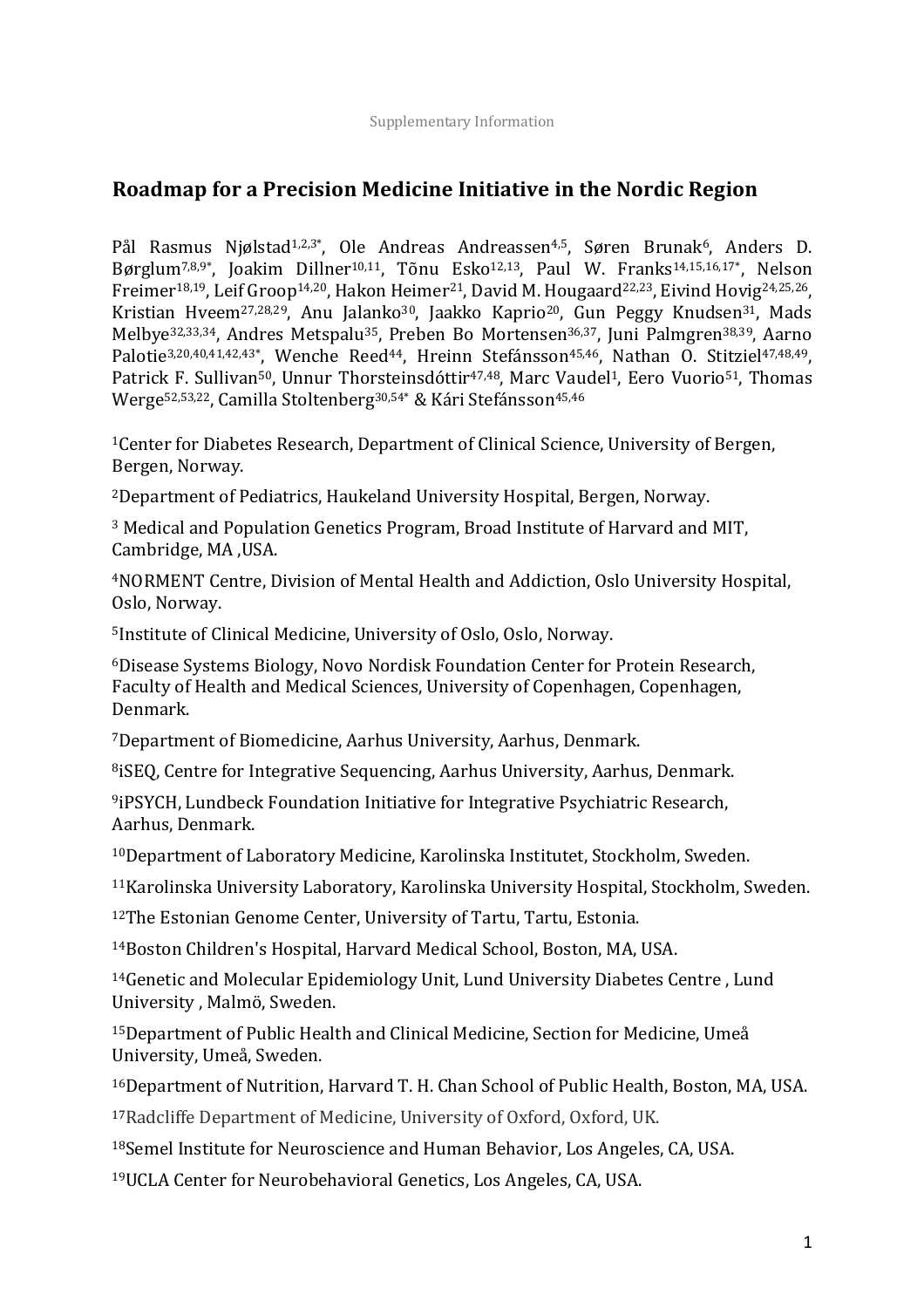<sup>20</sup>FIMM Institute for Molecular Medicine Finland, University of Helsinki, Helsinki, Finland.

<sup>21</sup>School of Health and Medical Sciences, University of Copenhagen, Copenhagen, Denmark .

<sup>22</sup>Department for Congenital Disorders, Statens Serum Institut, Copenhagen, Denmark.

<sup>23</sup>iPSYCH - The Lundbeck Foundation Initiative for Psychiatric Research, Copenhagen, Denmark.

<sup>24</sup>Department of Tumor Biology, Institute for Cancer Research, Oslo University Hospital, Oslo, Norway.

<sup>25</sup>Institute of Cancer Genetics and informatics. Oslo University Hospital, Oslo, Norway.

<sup>26</sup>Department of Informatics, University of Oslo, Oslo, Norway.

<sup>27</sup>K.G. Jebsen Center for Genetic Epidemiology, Department of Public Health, Norwegian University of Science and Technology, Trondheim, Norway.

<sup>28</sup>HUNT Research Center, Department of Public Health, Norwegian University of Science and Technology, Levanger, Norway.

<sup>29</sup>Department of Medicine, Levanger Hospital, Levanger, Norway.

<sup>30</sup>Genomics and Biomarkers Unit, National Institute for Health and Welfare, Helsinki, Finland.

<sup>31</sup>Norwegian Institute of Public Health, Oslo, Norway.

<sup>32</sup>Department of Epidemiology Research, Statens Serum Institut, Copenhagen, Denmark.

33 Department of Medicine, Stanford University School of Medicine, Stanford, CA, USA.

<sup>34</sup>Department of Clinical Medicine, University of Copenhagen, Copenhagen, Denmark.

35The Estonian Genome Center, University of Tartu, Tartu, Estonia.

<sup>36</sup>National Centre for Register-Based Research, Department of Economics and Business Economics, Aarhus University, Aarhus, Denmark.

37iPSYCH - The Lundbeck Foundation Initiative for Psychiatric Research, Aarhus, Denmark.

38Department of Medical Epidemiology and Biostatistics, Karolinska Institutet, Stockholm, Sweden.

39Swedish e-Science Research Center, SeRC, Stockholm, Sweden.

<sup>40</sup>Psychiatric and Neurodevelopmental Genetics Unit, Massachusetts General Hospital and Harvard Medical School, Boston, MA, USA.

<sup>41</sup>Stanley Center for Psychiatric Research, Broad Institute of MIT and Harvard, Cambridge, MA, USA.

<sup>42</sup>Analytic and Translational Genetics Unit, Massachusetts General Hospital and Harvard Medical School, Boston, MA, USA.

43 Department of Neurology, Massachusetts General Hospital, Boston, MA, USA.

<sup>44</sup>Department of Research, Innovation and Education, Oslo University Hospital, Oslo, Norway.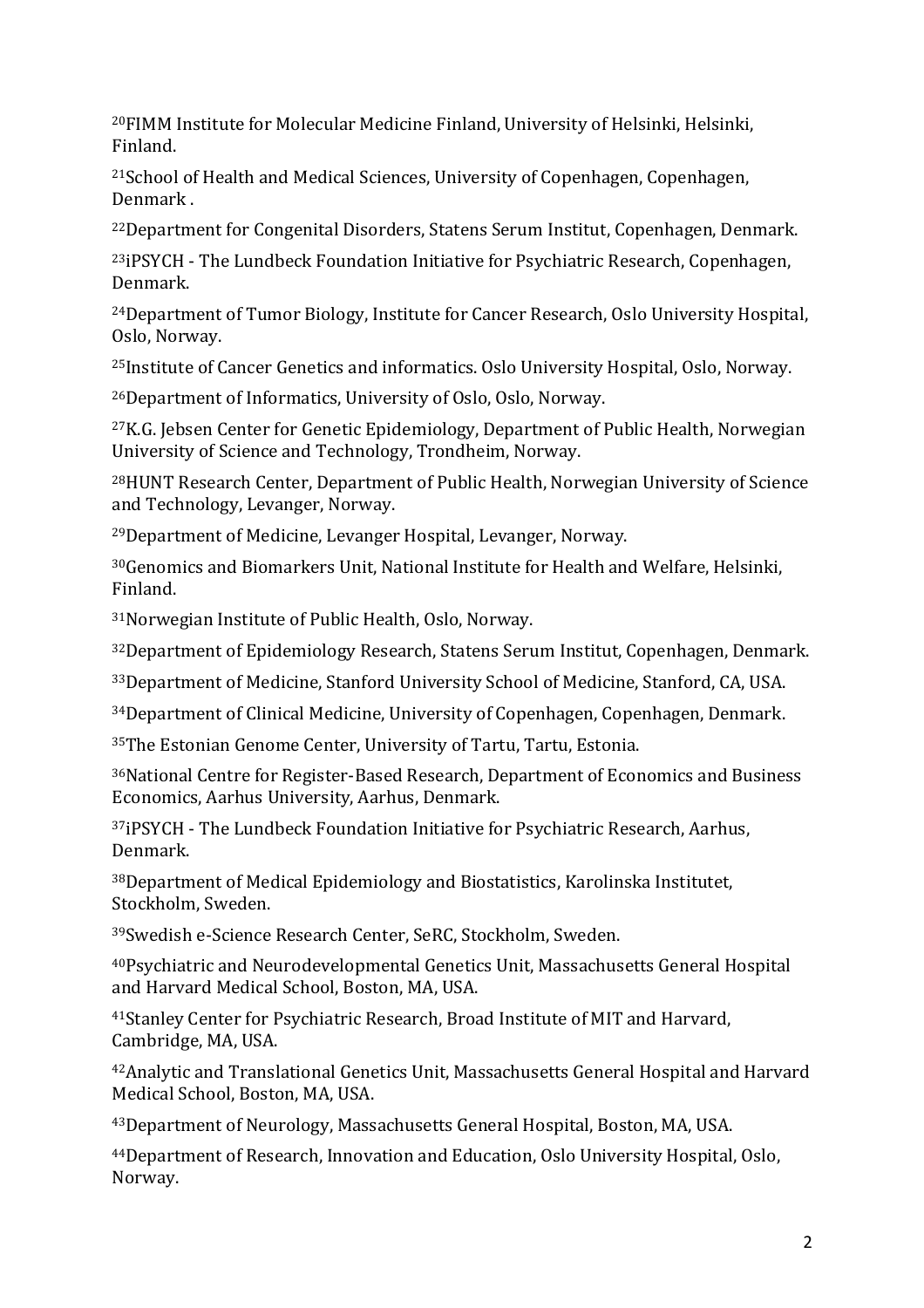45deCODE genetics, Reykjavik, Iceland.

46University of Reykjavik, Iceland.

<sup>47</sup>Cardiovascular Division, Department of Medicine, Washington University, Saint Louis, MO, USA.

48 Department of Genetics, Washington University, Saint Louis, MO, USA.

49McDonnell Genome Institute, Washington University, Saint Louis, MO, USA.

50 Department of Medical Epidemiology and Biostatistics, Karolinska Institutet, Stockholm, Sweden.

51 Department of Medical Biochemistry and Genetics, University of Turku, Turku, Finland.

52Institute of Biological Psychiatry, Mental Health Center Sct. Hans, Mental Health Services Capital Region of Denmark, Copenhagen, Denmark.

53Institute of Clinical Medicine, University of Copenhagen, Copenhagen, Denmark.

54Department of Global Public Health and Primary Care, University of Bergen, Bergen, Norway.

\*Members of the writing group

Address correspondence to:

Professor,Pål,Rasmus,Njølstad,M.D.,Ph.D., Center,for,Diabetes,Research, Hospital,for Children and Adolescents, Haukeland University Hospital, Haukelandsbakken 15, NO-5021 Bergen, Norway (pal.njolstad@uib.no).

#### **Contents**

|                           | Page |
|---------------------------|------|
| Supplementary Table 1     |      |
| Supplementary Table 2     |      |
| Supplementary Figure 1    |      |
| Supplementary Figure 2    |      |
| <b>Supplementary Note</b> |      |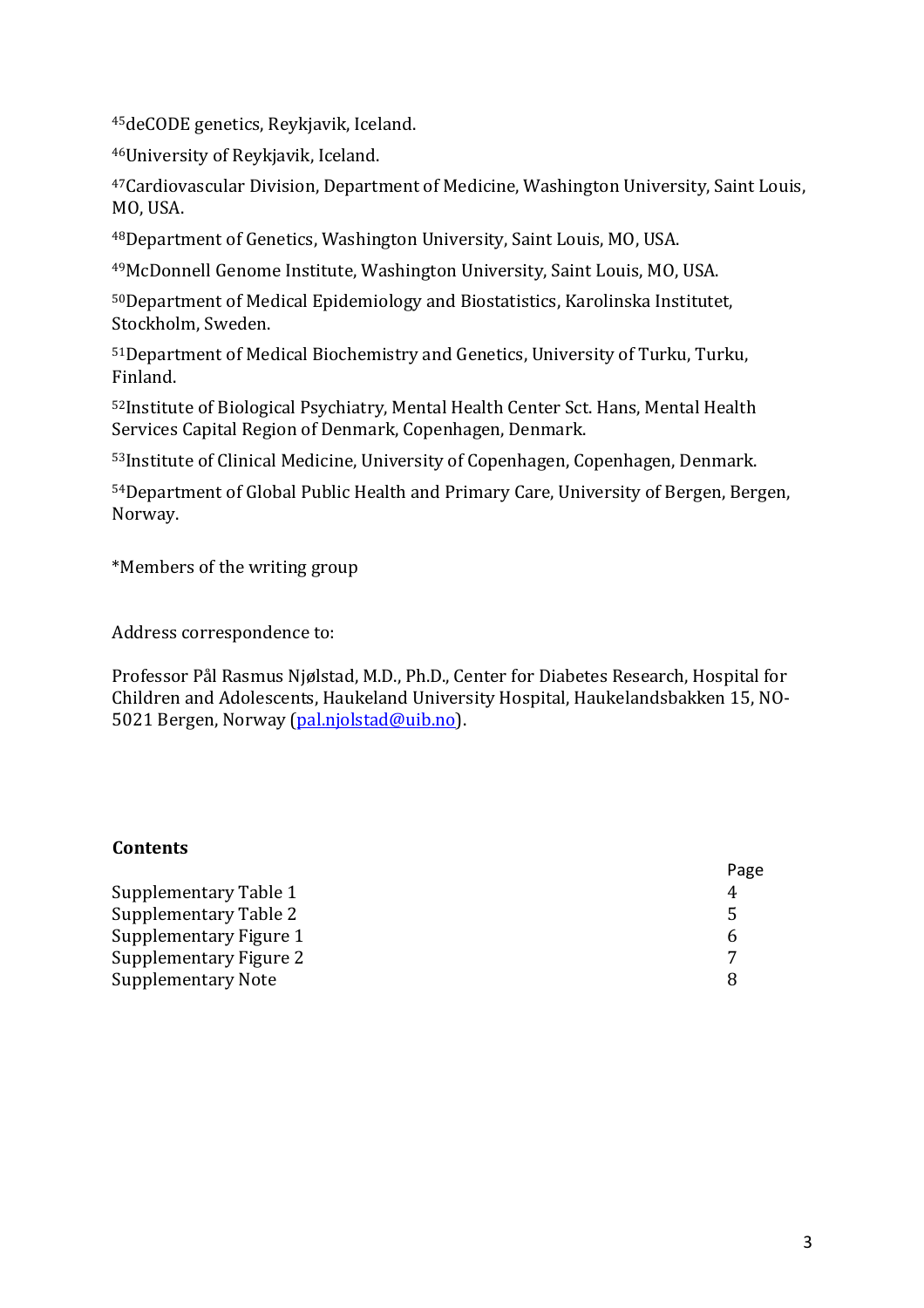|              | Cardiovascular   |  |        |       | Schizophrenia |         | <b>Type 2 diabetes</b> |       | <b>Lipid Disorders</b> |       | Glioblastoma                    |       | Alzheimer's |       | Melanoma |       | All |  |
|--------------|------------------|--|--------|-------|---------------|---------|------------------------|-------|------------------------|-------|---------------------------------|-------|-------------|-------|----------|-------|-----|--|
|              | disease          |  |        |       |               |         |                        |       |                        |       |                                 |       | disease     |       |          |       |     |  |
|              | n(%)             |  | n (%)  |       | n(%)          |         | n (%)                  |       | n(%)                   |       | n(%)                            |       | n(%         |       | n (%)    |       |     |  |
| Nordic       | (48%)<br>93,510  |  | 7,051  | (40%) | 9.817         | (35%)   | 42.094                 | (22%) | 4,067                  | (13%) | 6.094                           | (8%)  | 994         | (2%)  | 163,627  | (28%) |     |  |
| <b>USA</b>   | (4%)<br>7,018    |  | 2,281  | 13%   | 3,767         | $13\%)$ | 1,586                  | (1%)  | 18,914                 | (59%) | 28,550                          | (39%) | 8.951       | (21%) | 71,067   | (12%) |     |  |
| <b>UK</b>    | 75%)<br>30.122   |  | 4,407  | (25%) | .120          | (25%)   | 22.746                 | (12%) | 4,204                  | 73%)  | 12,010                          | (16%) | 12.872      | (30%) | 93,481   | (16%) |     |  |
| <b>Other</b> | $33\%$<br>63,777 |  | 3.970  | (22%) | ,646          | (27%)   | 122,151                | (65%) | 4.769                  | 15%   | 27.089                          | (37%) | 20.390      | (47%) | 249,792  | (43%) |     |  |
| Total        | 194.427          |  | 17.709 |       | 28,350        |         | 188,577                |       | 31.954                 |       | 73,743                          |       | 43,207      |       | 577.967  |       |     |  |
| References   | 23               |  |        |       | $\sim$<br>44  |         | 25                     |       | 26                     |       | $\mathcal{L}$<br>$\overline{L}$ |       | 28          |       | 29       |       |     |  |

#### Supplementary Table 1: Contribution of Nordic populations to published GWAS meta-analyses

The extent to which patient samples are derived from the UK, USA, and Nordic countries for the major GWAS meta-analyses for seven diseases. Proportions were estimated from the European ancestry cohorts in each meta-analysis. In some rare instances, precise sample contributions could not be determined, as the contributing cohorts included participants from multiple countries; a best estimate was used in those cases based on the information provided in the supplementary materials and other cohort description papers.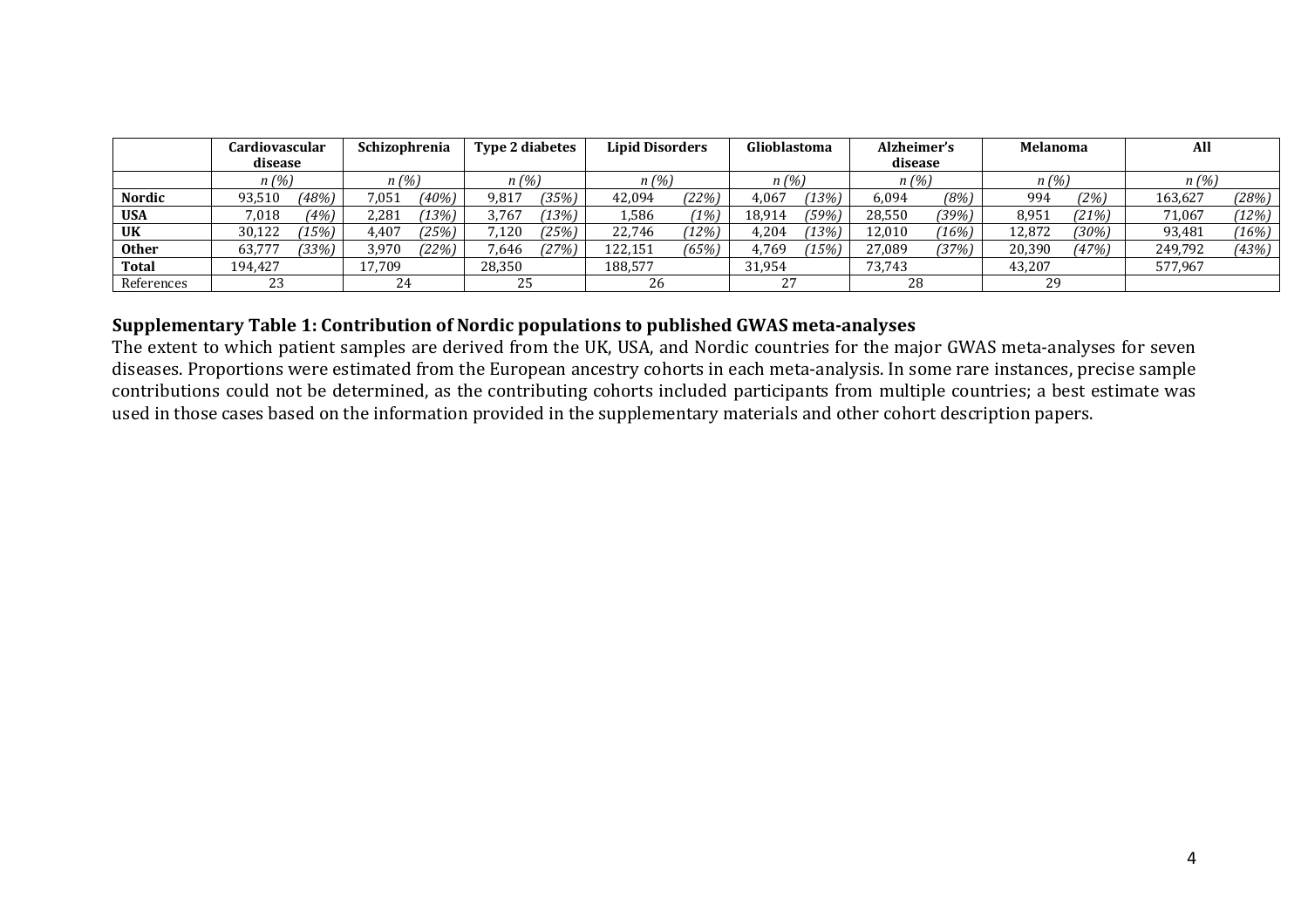**Supplementary Table 2: Nordic resources to address global health challenges**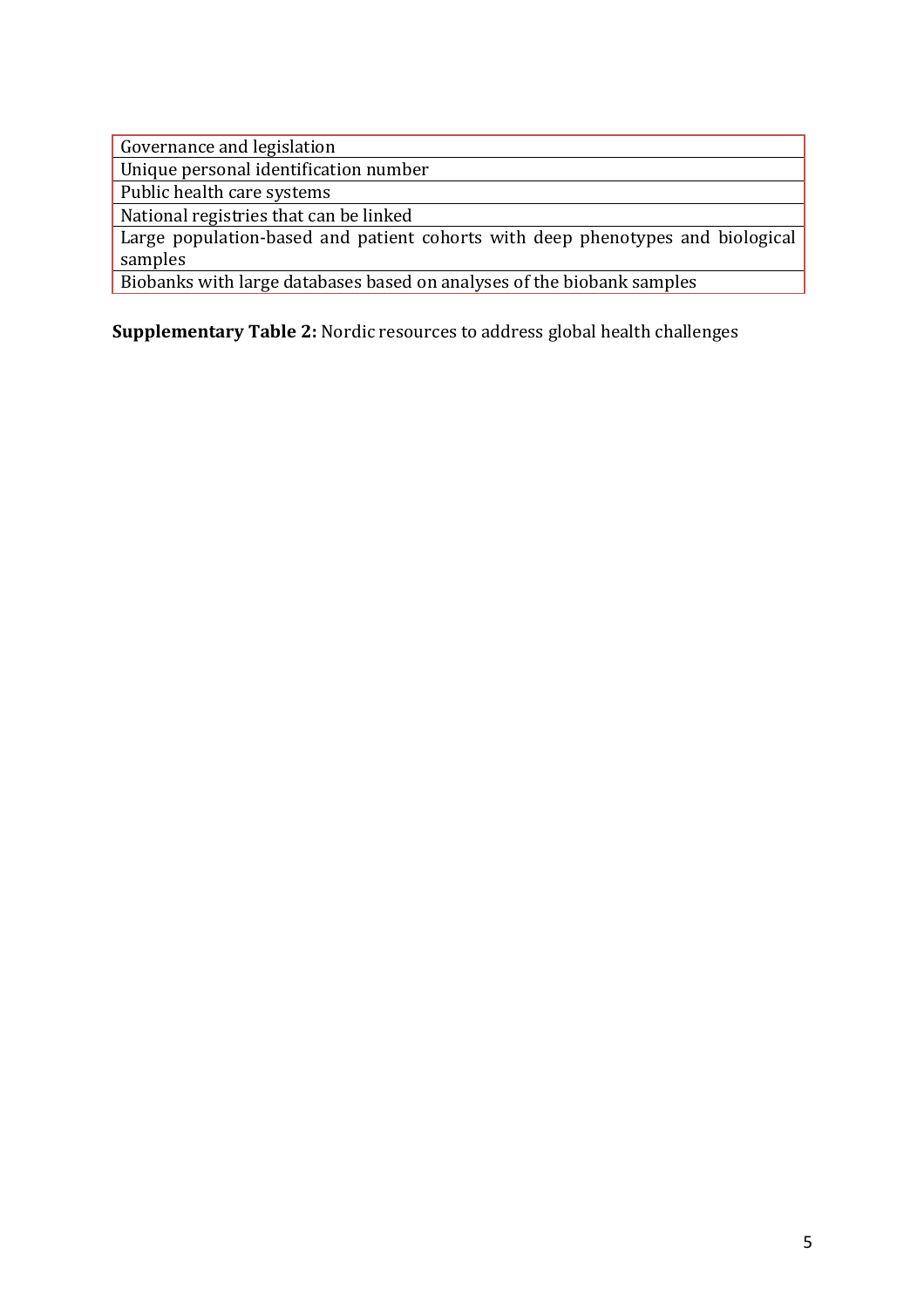

## **Supplementary Figure 1: Languages of the Nordic region.**

The Nordic has three major linguistic families: 1) Danish, Faroese, Icelandic, Norwegian, and Swedish - rooted in the Old Norse language - belong to the North Germanic branch of the Indo-European languages and are displayed in shades of blue; 2) Finnish, Karelian, and Sami are part of the Finno-Ugric languages and displayed in a red to yellow gradient; 3) Inuit is a branch of the Eskimo-Aleut languages and is displayed in green. The capital of each country is shown by a filled square, while some the largest cities are shown by filled circles (**Supplementary Note**; European Commission, Joint Research Centre, Columbia University, NYC, NY).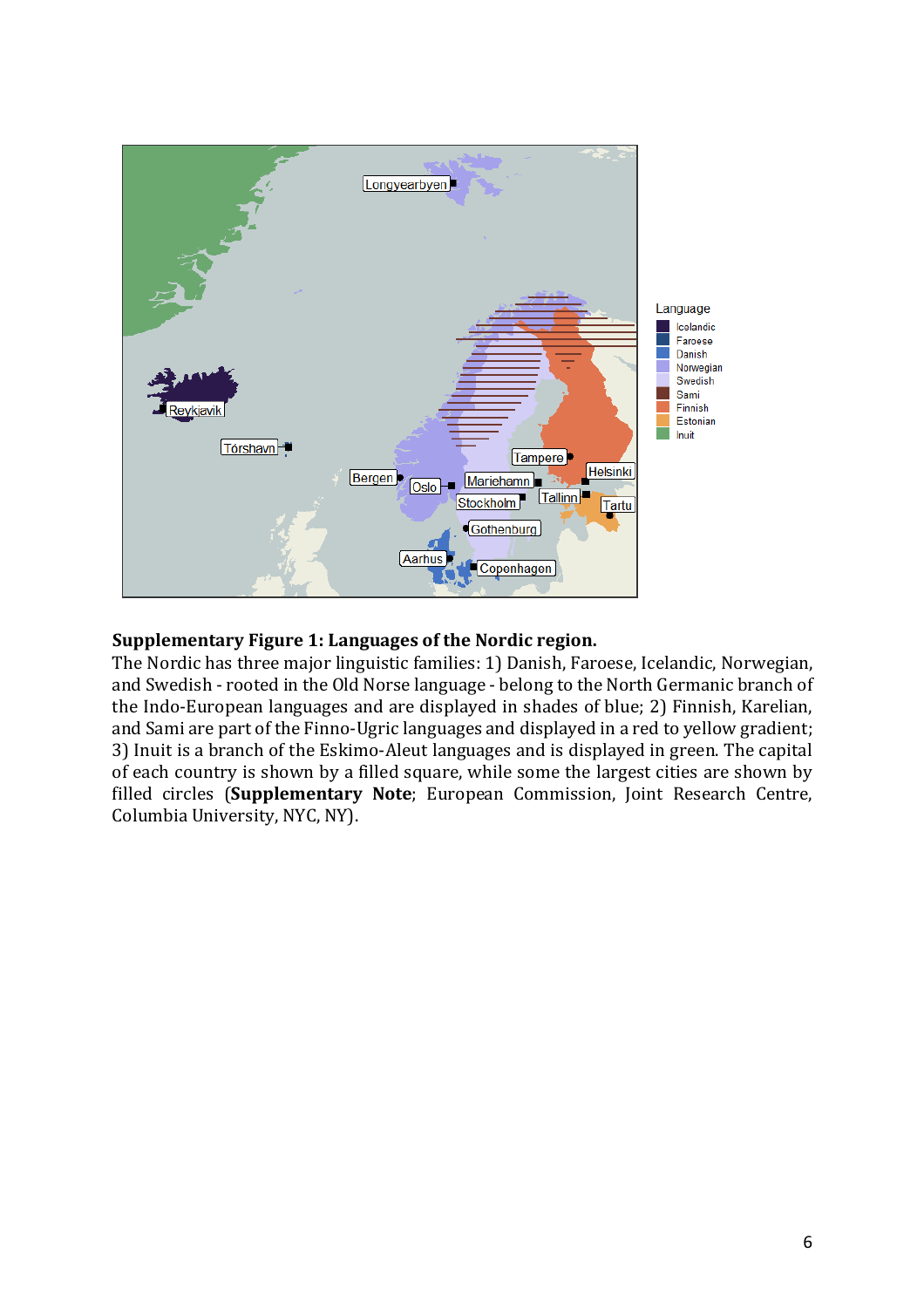

#### Supplementary Figure 2: Common variant sharing shows similarity of Nordic **populations**

A comparison of 22,500 Icelanders typed for the Illumina Omni Express SNP chip against 25 to 100 individuals with SNP chip data from each of 19 different populations of European ancestry – based on a common set of 144.248 SNPs. For each pair of individuals, we calculated the proportion of the genome shared in fragments longer than 2cM that are identical by descent (IBD). The figure shows the mean proportion of the genome shared IBD between the Icelanders and each of the 19 populations, with 95% confidence intervals. As expected, the greatest degree of sharing is with populations from Scandinavia and the British Isles. The fragments shared between Icelanders and these populations are longer because of more recent common ancestry, which implies a greater propensity to share rare mutations.